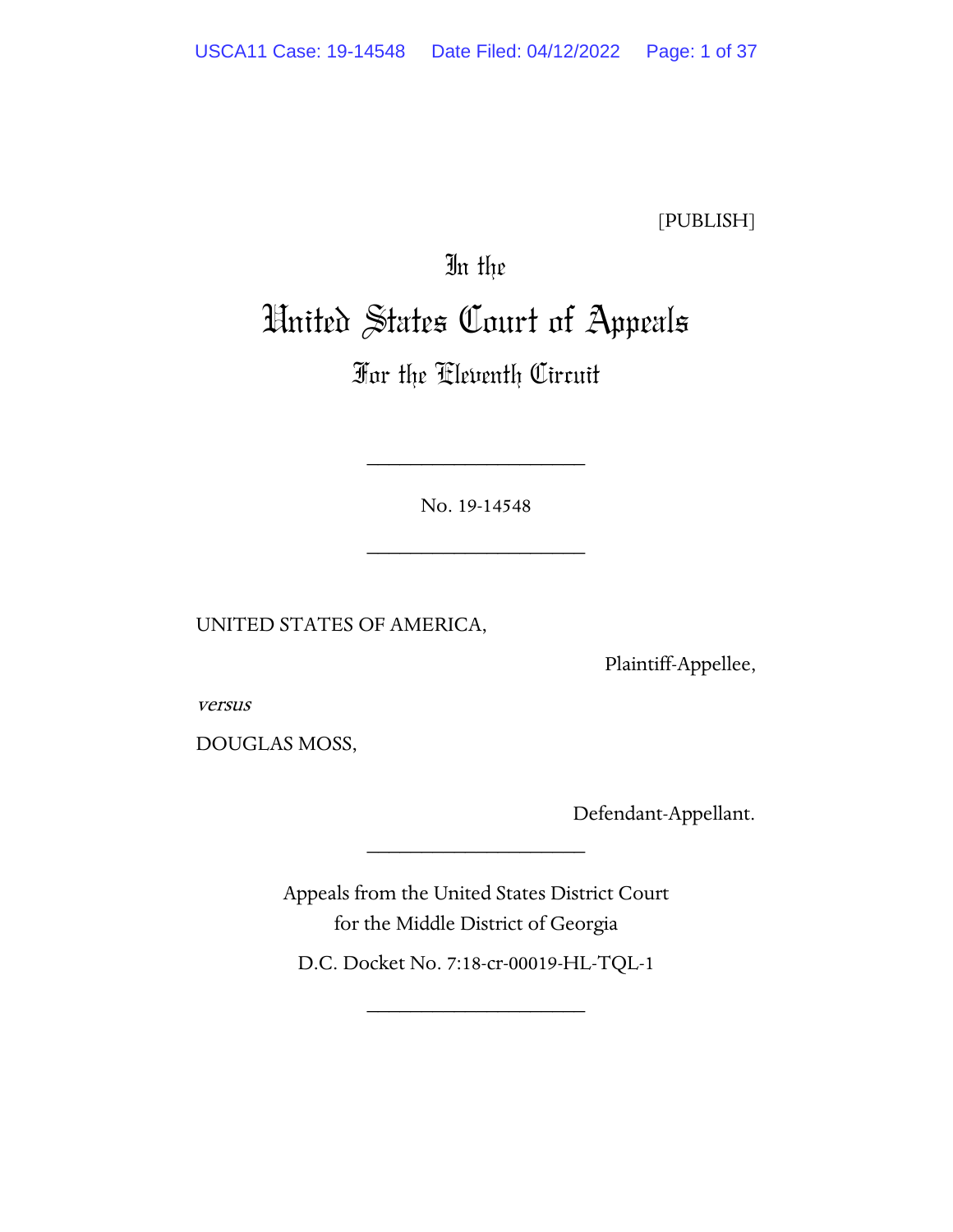No. 19-14565

\_\_\_\_\_\_\_\_\_\_\_\_\_\_\_\_\_\_\_\_

\_\_\_\_\_\_\_\_\_\_\_\_\_\_\_\_\_\_\_\_

UNITED STATES OF AMERICA,

Plaintiff-Appellee,

versus

DOUGLAS MOSS,

Defendant-Appellant.

Appeals from the United States District Court for the Middle District of Georgia

\_\_\_\_\_\_\_\_\_\_\_\_\_\_\_\_\_\_\_\_

D.C. Docket No. 7:18-cr-00019-HL-TQL-1

\_\_\_\_\_\_\_\_\_\_\_\_\_\_\_\_\_\_\_\_

Before WILLIAM PRYOR, Chief Judge, LUCK, and ED CARNES, Circuit Judges.

ED CARNES, Circuit Judge: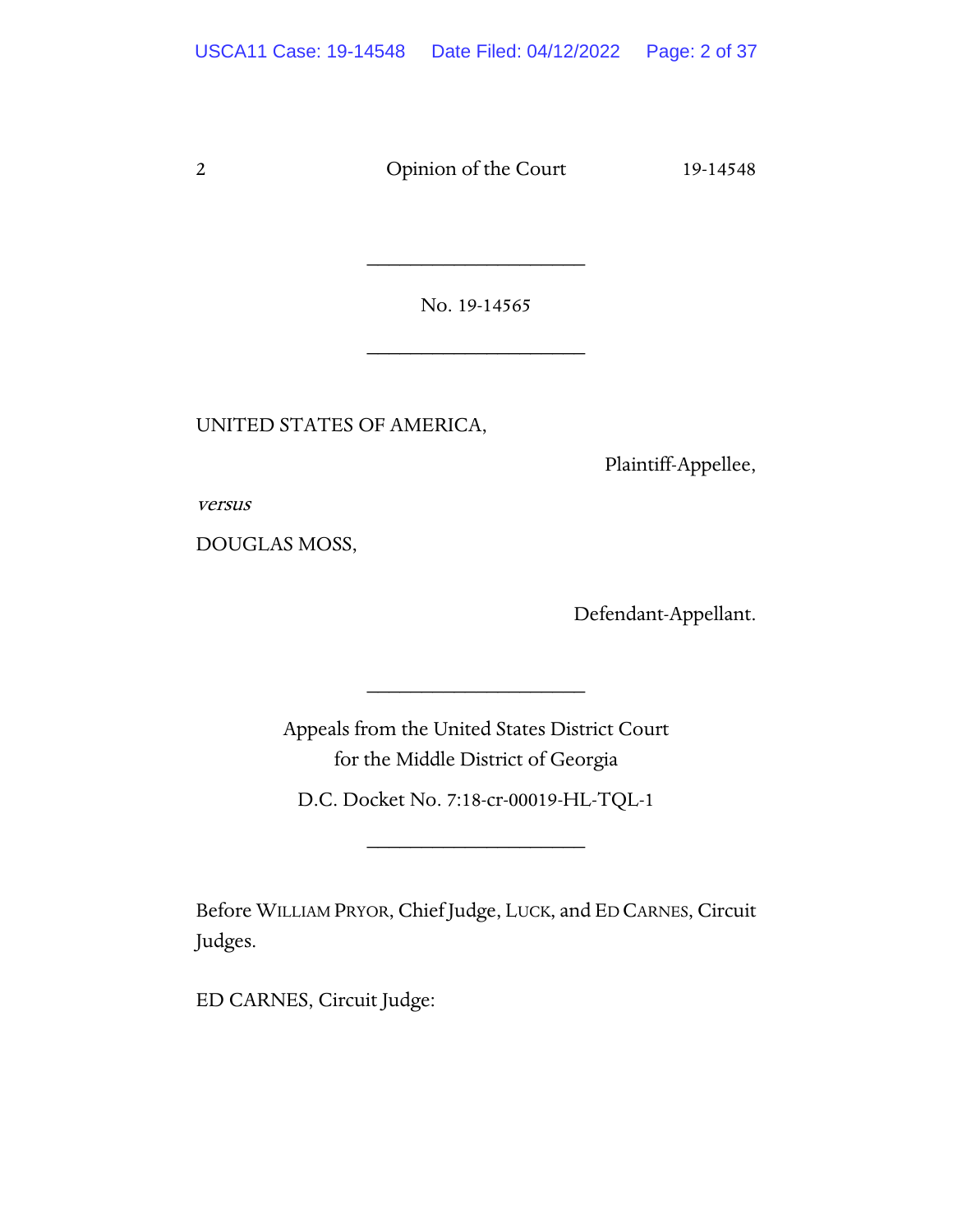Medicare and Medicaid combined spend \$1,500,000,000,000 a year, which is more than one-third of the total health expendi-tures in this country.<sup>[1](#page-2-0)</sup> Like other government health care programs, these two work on the honor system. Trust and more trust. Both programs take a pay first, ask questions later (if ever) approach. Which leads to crime and more crime, both sooner and later.

A trust-based system is only as good as the people who are trusted. Douglas Moss is one of those who was trusted but not trustworthy.[2](#page-2-1) As a physician, he fraudulently billed Medicare and Medicaid for millions of dollars for visits to nursing home patients

<span id="page-2-0"></span><sup>&</sup>lt;sup>1</sup> See Center for Medicare & Medicaid Services, National Health Expenditure Fact Sheet (Dec. 15, 2021, 4:06 PM), [https://www.cms.gov/Research-Statis](https://www.cms.gov/Research-Statistics-Data-and-Systems/Statistics-Trends-and-Reports/NationalHealthExpendData/NHE-Fact-Sheet)[tics-Data-and-Systems/Statistics-Trends-and-Reports/NationalHealthEx](https://www.cms.gov/Research-Statistics-Data-and-Systems/Statistics-Trends-and-Reports/NationalHealthExpendData/NHE-Fact-Sheet)[pendData/NHE-Fact-Sheet.](https://www.cms.gov/Research-Statistics-Data-and-Systems/Statistics-Trends-and-Reports/NationalHealthExpendData/NHE-Fact-Sheet)

<span id="page-2-1"></span><sup>2</sup> Moss was a physician at the time of the events in this case, but after he was convicted and sentenced, he surrendered his medical license. That fact is not included in the record, but we can take judicial notice of it as a publicly available state agency record, a copy of which has been sent to the clerk for placement on the docket. See Ga. Composite Medical Bd., https://gcmb.mylicense.com/verification/Details.aspx?result=192f58db-1778-44c2-af52-

bbe883fa1a62 (last visited Apr. 12, 2022); *United States v. Howard*, 28 F.4th 180, 186 (11th Cir. 2022); see also 11th Cir. R. 36 IOP 9 ("When an opinion of the court includes a citation to materials available on a website, the writing judge will send a copy of the cited internet materials to the clerk for placement on the docket.").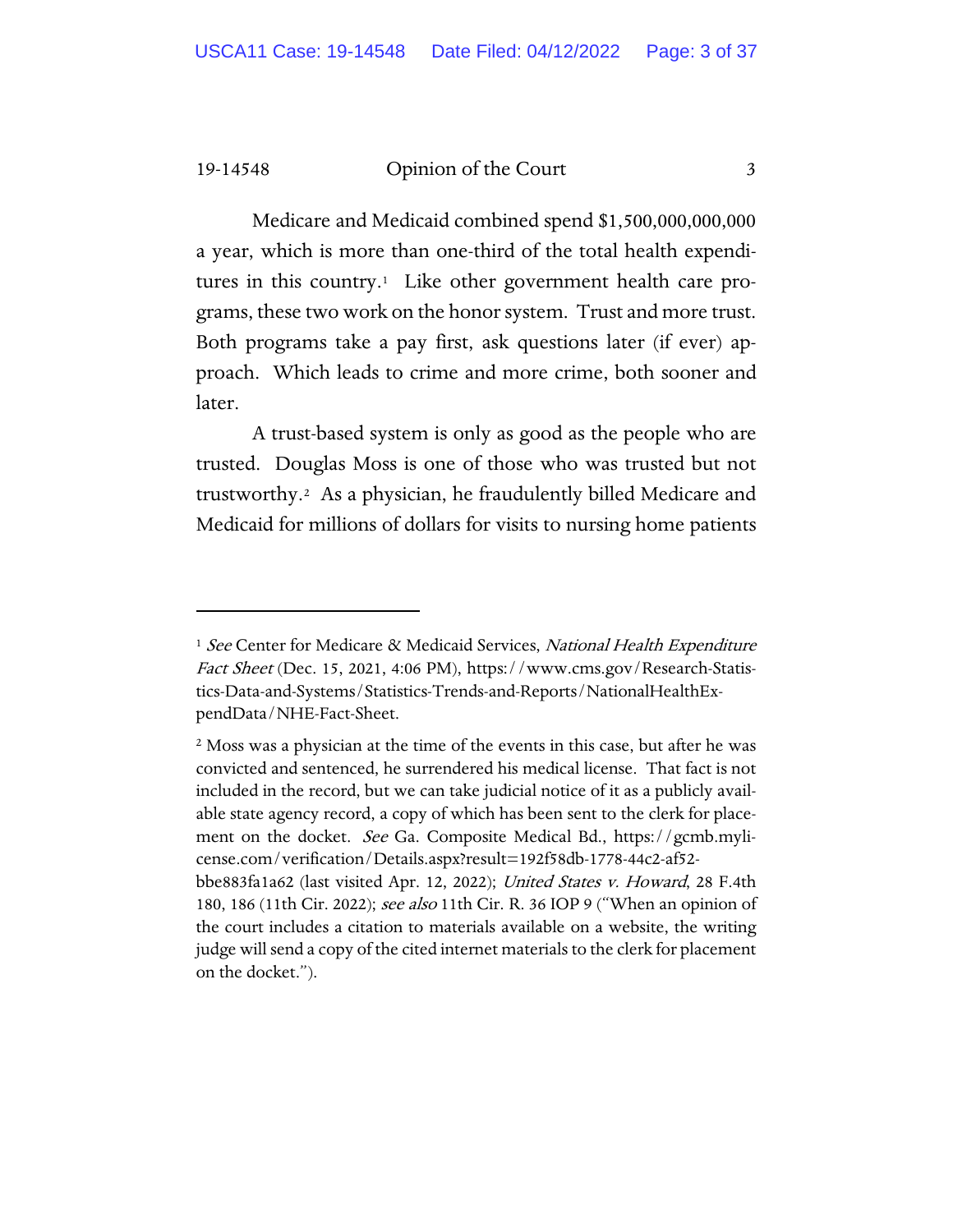that he never made. Someone else with a lower billing rate made some of those visits, and others never took place.

For his fraudulent conduct, Moss was convicted of conspiracy and substantive health care fraud, sentenced to 97 months imprisonment, ordered to pay restitution of about 2.2 million dollars, and ordered to forfeit around 2.5 million dollars. He appeals, challenging the convictions, sentence, restitution amount, and forfeiture amount, which is nearly every component of the judgment against him. And he loses on every component of his appeal.

# I. FACTUAL BACKGROUND

To explain Moss' crimes (what he did, not why he did it which is obvious) we will begin with how Medicare and Medicaid determine how much health care providers will be paid. Then we will turn to how Moss arranged his billing practices to defraud the programs.

# A. Medicare and Medicaid

Medicare and Medicaid are federally funded health care programs. To make things simpler, from this point forward we will focus on Medicare (which suffered the brunt of his fraud) with the understanding that what is said about it applies to Medicaid as well, except where noted.

Medicare pays "claims," which are requests by a health care provider to be "reimbursed" (paid) for services provided to Medicare recipients. A claim contains a variety of information, including where the medical service was provided, the dollar amount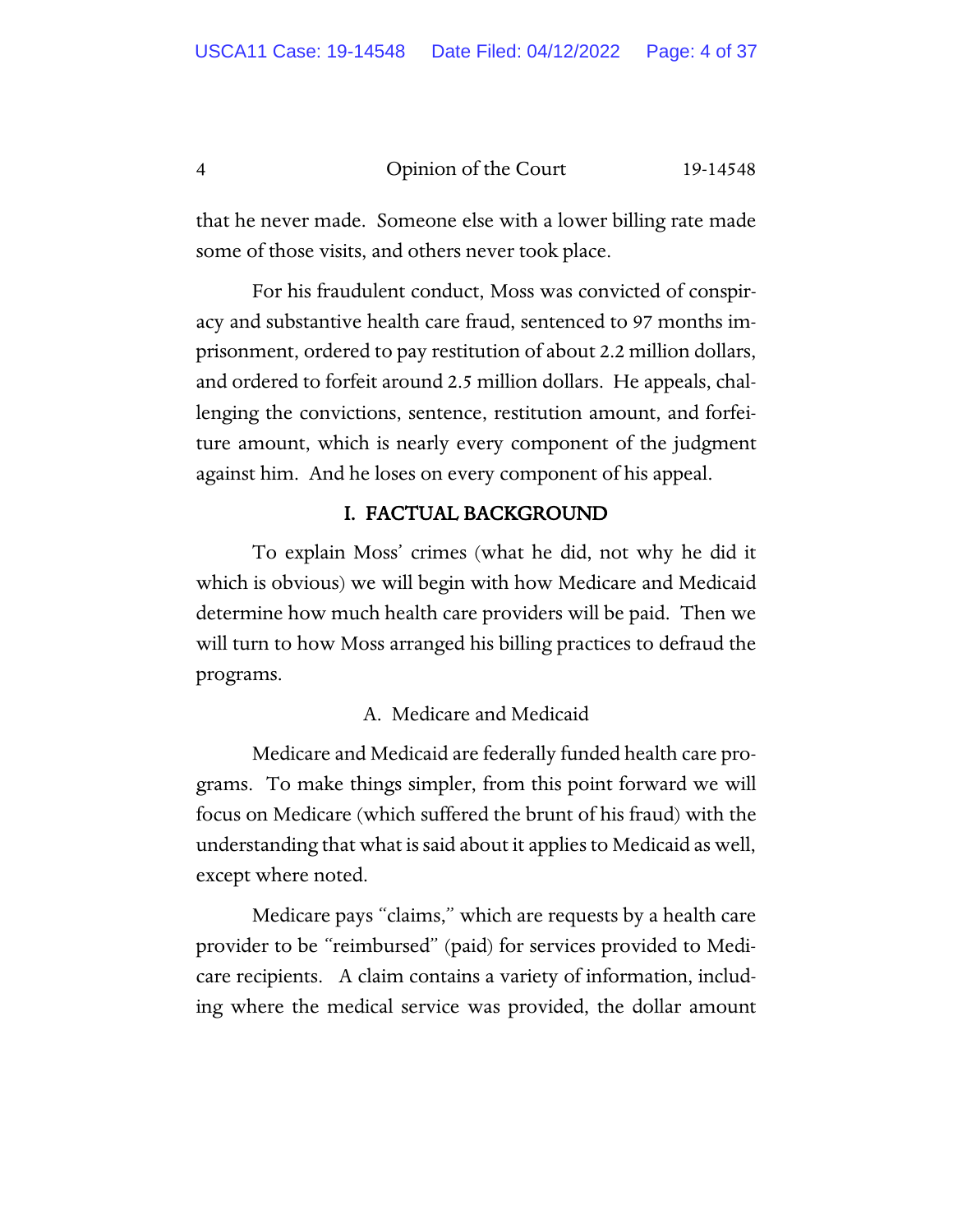being billed to Medicare, and an identification number for the health care provider. It also contains a code for the procedure or service performed.

Those codes are called the "CPT codes," which stands for Current Procedural Terminology codes. CPT codes are a national uniform coding structure created for use in billing and overseen by the American Medical Association. They are used by all health insurance companies and by Medicare and Medicaid. A code represents at least two things: the procedure or service performed and the level of complexity involved in it. One type of procedure or service can have more than one CPT code because the same procedure may, in some cases, be more complex than in others. Generally, for any given category of procedure, the more complex the performance, the higher the number used for its code. In turn, a higher CPT code generally gets a higher reimbursement amount from Medicare.

Most of the fraud in this case involves claims for visits to nursing homes, so we will use that area of care to illustrate how CPT codes work. When a patient enters a nursing home, a health care provider's first visit with that patient is categorized as "initial nursing facility care," which corresponds to a particular set of three CPT codes. The highest of those three is 99306. According to a CPT manual issued by the AMA, a 99306 coded visit "requires these 3 key components: [a] comprehensive history; [a] comprehensive examination; and [m]edical decision making of high complexity." Giving that code to a visit also means that the problem requiring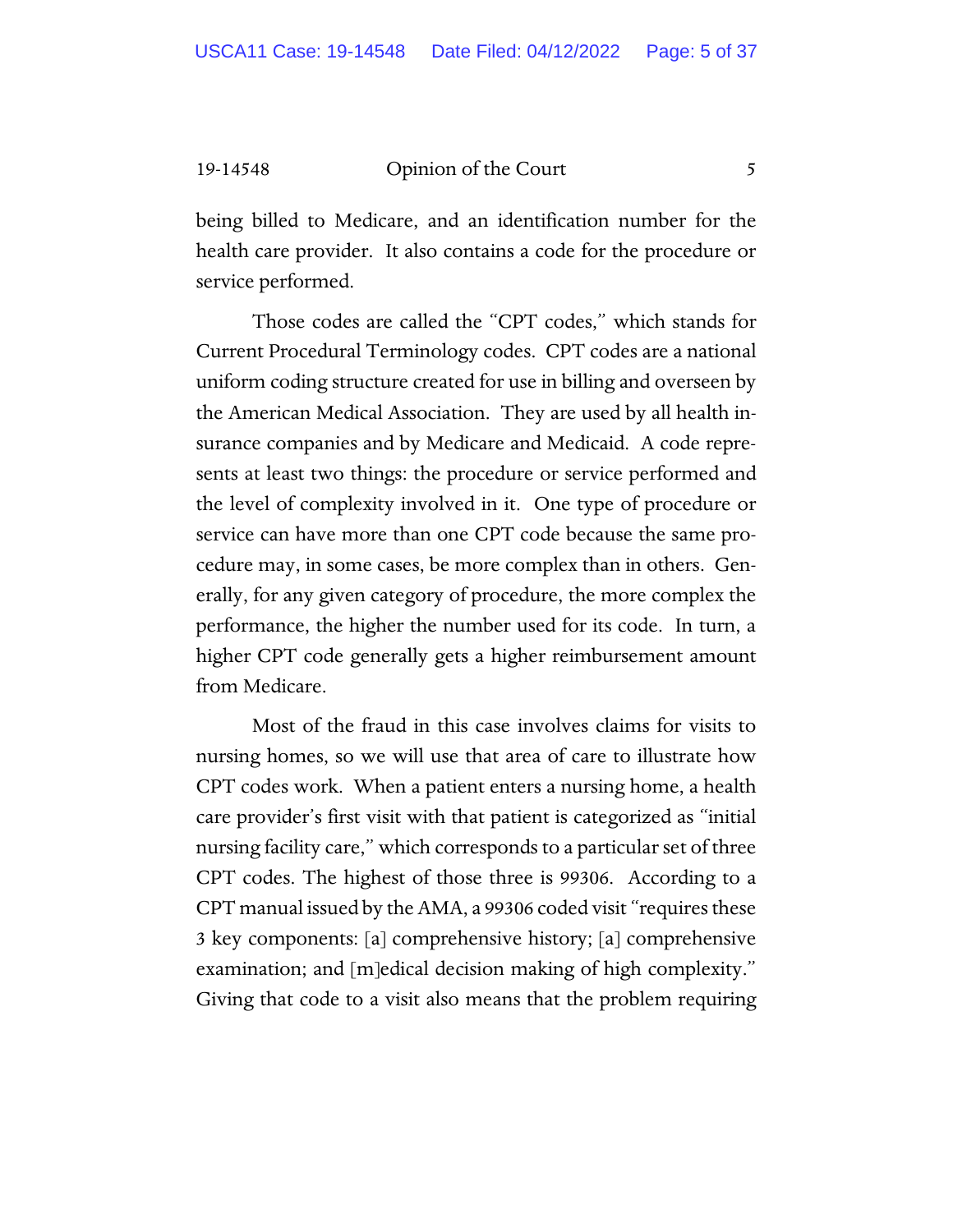admission to the nursing home is usually one of "high severity," and that the health care provider's visit typically takes 45 minutes.

For later visits to nursing home patients, which are categorized as "subsequent nursing facility care," there are four codes: 99307, 99308, 99309, and 99310. For 99309, the CPT manual states that it requires two of the following three "key components": a detailed interval history, a detailed examination, and medical decision making of moderate complexity. The manual also states that for a 99309 coded visit: "[u]sually, the patient has developed a significant complication or a significant new problem" and "[t]ypically, 25 minutes are spent at the bedside and on the patient's facility floor or unit." As for code 99310, the first two "key components" must be "comprehensive" instead of just "detailed" and the third must involve "[m]edical decision making of high complexity" instead of just "moderate complexity." The manual states that "[t]he patient may be unstable or may have developed a significant new problem requiring immediate physician attention," and that the visit typically takes 35 minutes.

For Medicare to pay a claim (or "reimburse" it), several requirements must be met. The service must be provided to a real patient who is properly enrolled as a Medicare beneficiary; it must be provided by a health care provider properly licensed and "enrolled" as a Medicare provider; it must be a service covered by Medicare; and it must be properly documented and billed. The service also must be reasonable and medically necessary. Health care providers sign a "certification statement" agreeing that they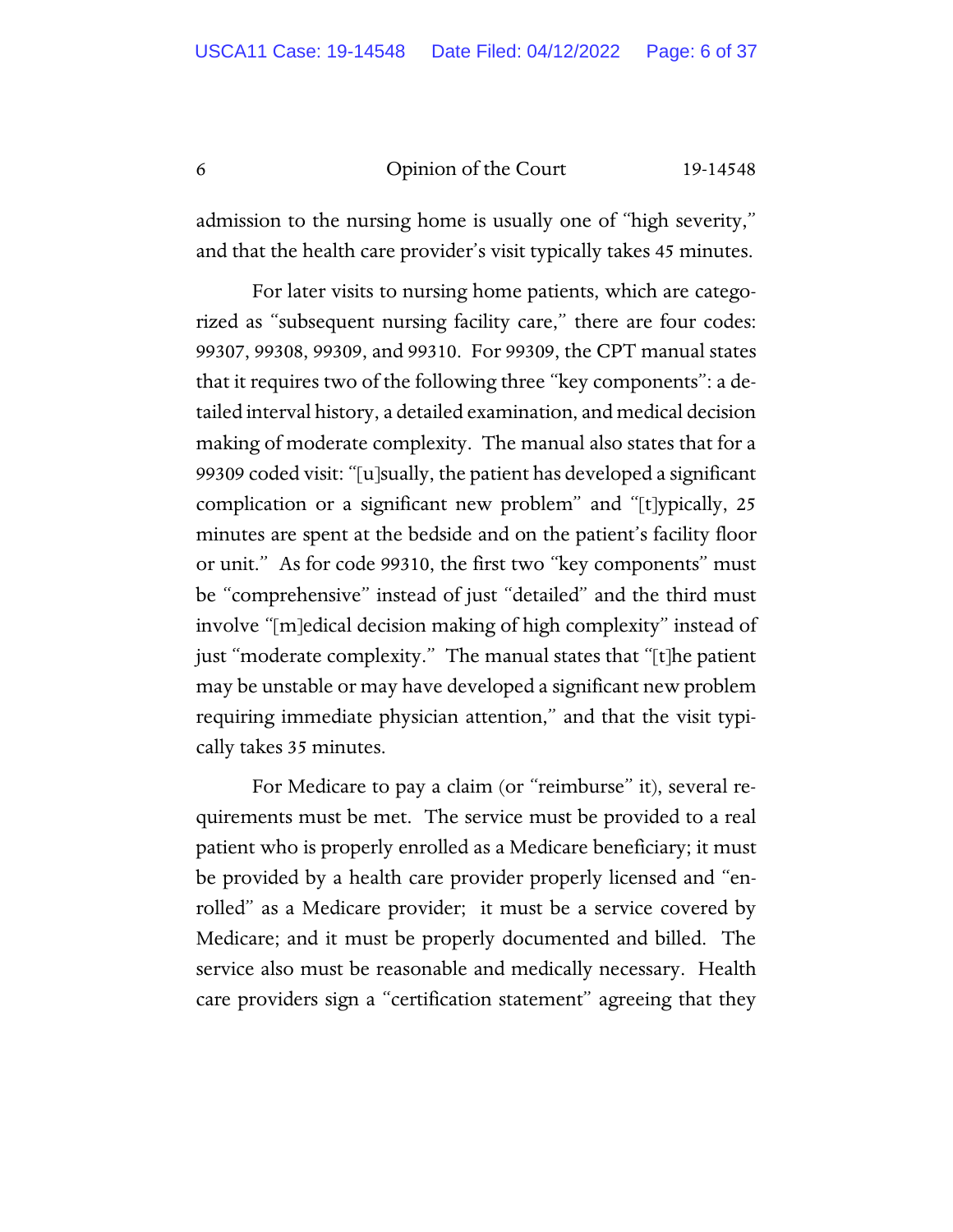will comply with all of those requirements and will not submit false claims.

When Medicare reimburses a claim, the amount that it pays is based on a predetermined fee schedule that it sets. A health care provider is free to submit a claim for a dollar amount that exceeds the amount in the fee schedule, but Medicare will not pay more than the schedule amount. It is common practice for physicians to submit claims exceeding the amount in the fee schedule, even though they know they won't get reimbursed the excess amount.

An important fact that determines how much Medicare pays the provider is whether the service was performed by a physician or a non-physician. In the nursing home setting, Medicare requires a distinction between non-physicians, or "mid-level practitioners" as they are called, and physicians. Physician's assistants and nurse practitioners must bill at a rate that is only 85% of the physician's rate.

And to properly bill Medicare at the physician's rate for services provided in a nursing home setting, the physician must be the one in the patient's room directly providing the service to the patient. When an assistant performs the service, the claim submitted to Medicare must disclose that fact.

## B. The Fraud Scheme

Moss was the medical director and attending physician at four nursing homes. He recruited Shawn Tywon to be his physician's assistant and, as it turned out, his co-conspirator. Moss had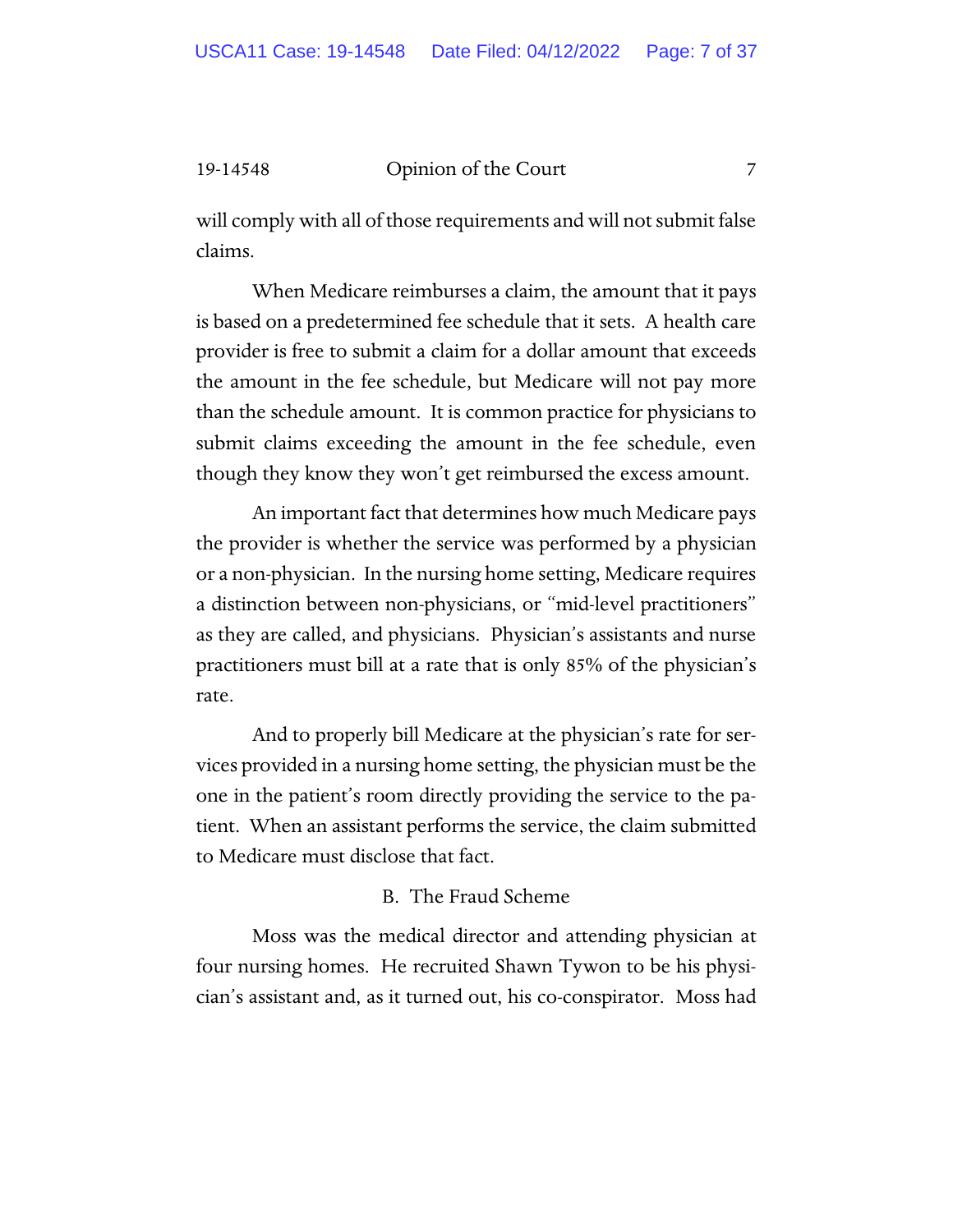Tywon help with the nursing home patients, and he trained Tywon how to conduct visits with those patients.

Between January 2012 and January 2015 Moss billed 31,714 claims to Medicare for nursing home visits; 477 were coded as 99306, the highest code for "initial nursing facility care." And 25,468 were coded as 99309, and 5,769 as 99310, which are the two highest codes for "subsequent nursing facility care." In that threeyear period, Moss billed \$6,701,163.00 for those claims, and Medicare reimbursed him \$2,171,098.85. As for Medicaid, during that same three-year period, Moss billed 17,336 claims for those same codes, and Medicaid paid him \$336,524.84. Nearly all of those claims were submitted to Medicare as though Moss had personally performed the services.

Those numbers suggest a staggering amount of work, a seemingly impossible amount of it. And, as it turned out, that amount of work was impossible. The claims Moss submitted would have required him to see more than 50 patients a day for 293 of the days in the three-year conspiracy period, and even more than 100 a day on some days and more than 150 a day on other days. Not only that, but based on how long the CPT manual suggested those visits should take, Moss was sometimes billing Medicare for services that added up to more than 24 hours a day. He did that on 275 days. And on some days he billed for services that would have taken him more than 70 hours on that day. The services Moss billed on one stellar day would have required him to put in nearly 100 hours in that one 24-hour period. People sometimes wish there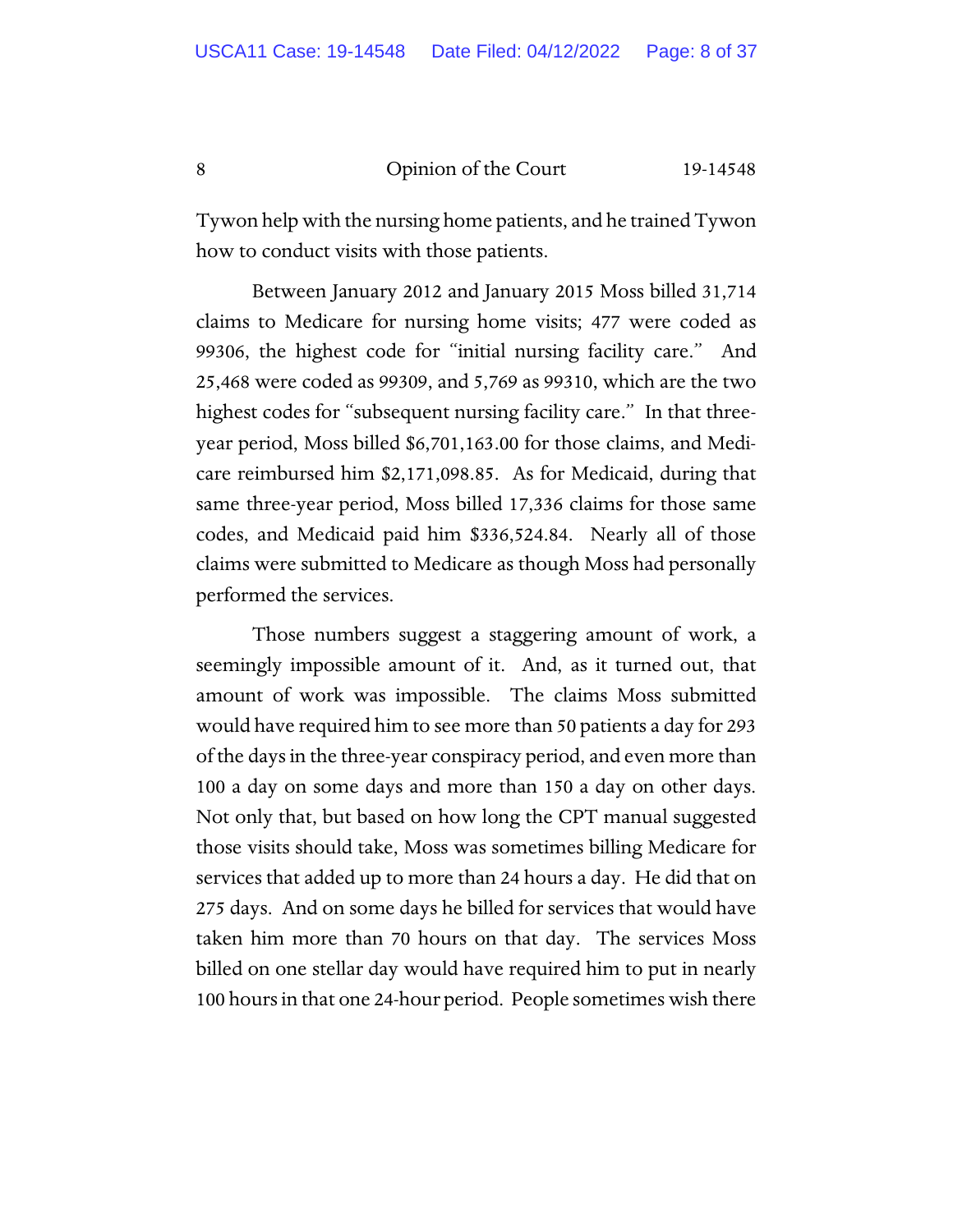were more hours in a day, but Moss alone miraculously stretched some of his days to far more than 24 hours.

Of course, Moss' miracle was non-miraculous, old-fashioned fraud. He obtained money to which he was not entitled by making statements that weren't true, or failing to disclose what was true. One way he crammed into some days more services than any day could hold is by claiming he had performed services that others actually had done. He did that so he could bill those services at the higher physician rate when payment should have been calculated at the lower rate due the non-physician who had actually performed the services. Typically, that non-physician was Tywon, who was his physician's assistant, or it was a different employee who was a nurse practitioner. Moss specifically directed that those services be billed in his name at his higher rate even though he knew that because those services were performed by non-physicians they could lawfully be billed only at a lower rate.

The claims submitted during two periods of time, which are the basis for the substantive counts against Moss, are examples of what he did. The first is a series of claims for nearly \$52,000, which collectively represented that from February 1 through 5, 2014, Moss personally saw 234 Medicare patients and 134 Medicaid patients in Georgia. The second is a series of claims for just over \$80,000, which collectively represented that from June 10 through 18, 2014, Moss personally had seen 345 Medicare patients and 193 Medicaid patients in Georgia. Those two sets of claims are outstanding in the field of Moss' fraudulent claims because, instead of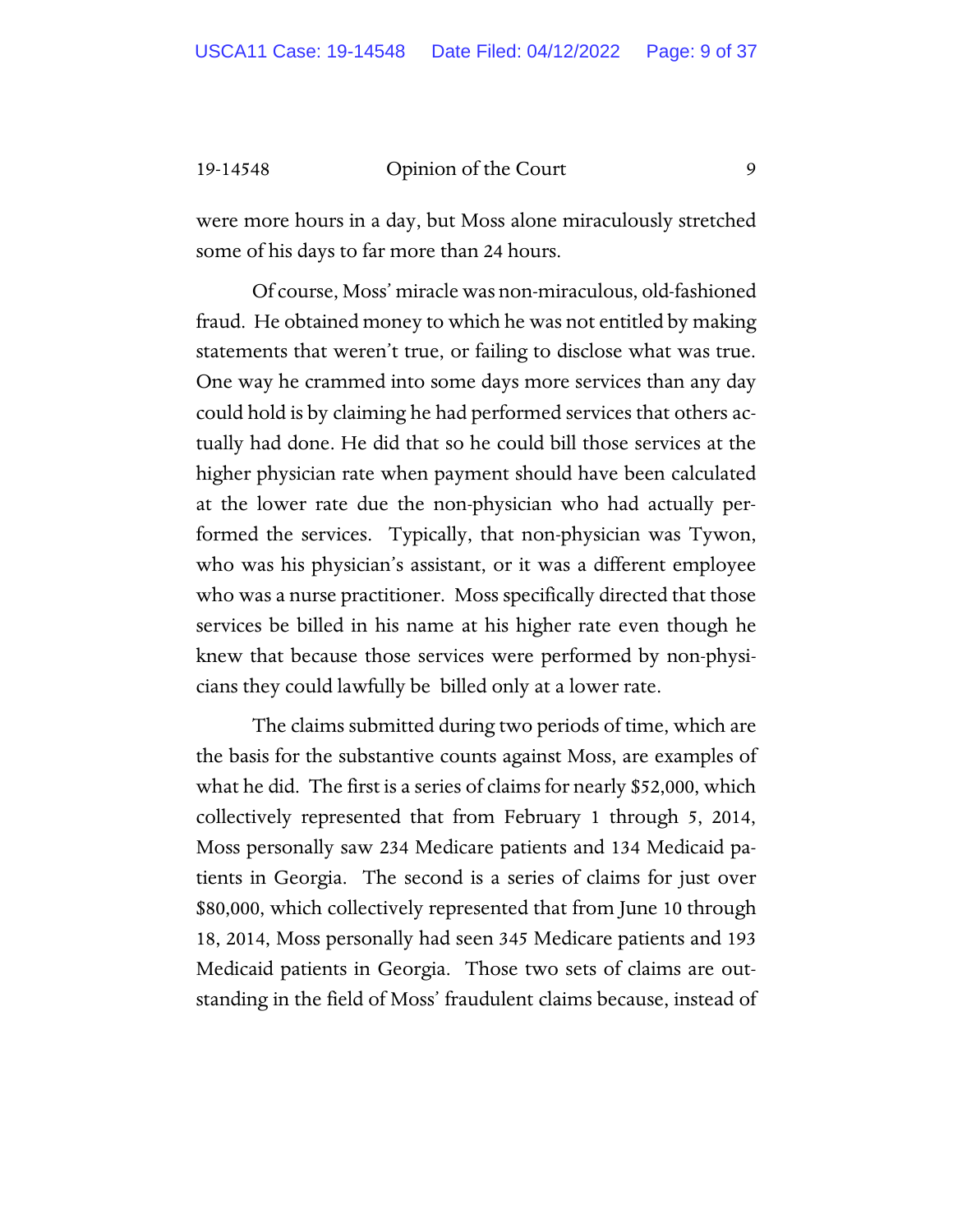being in Georgia treating patients on those dates, as he claimed, Moss had been in Las Vegas gambling.

Moss did not travel on only one fraudulent path. In addition to submitting claims that were fraudulent because he had not performed the services that he had billed in his name and at his rate, he submitted claims that were fraudulent in another way. He also submitted claims that were fraudulent because — whoever he claimed had performed them  $-$  they were for services that were medically unnecessary or did not involve the level of complexity indicated by the CPT codes that Moss put on those claims. Recall that between January 2012 and January 2015, Moss submitted 31,714 claims for services that he represented were covered by the highest CPT codes, which were meant to reflect the most complex procedures or services and that typically required 25 to 45 minutes a visit. The reality was nowhere close.

Tywon testified that "probably for 95 percent of the time or more" when he himself had visited a patient, "there was nothing to do." Instead, what he would do is walk into the patient's room, ask if everything was okay, and because a "majority of the time" the patient said he didn't need anything, Tywon would then leave. He usually did not do a physical examination, take blood pressure, or check the patient's pulse. As Tywon stipulated in his plea agreement, he would just "lay eyes" on the patients, spending only "3 to 5 minutes with" them during visits, except for in the uncommon event that they had some actual medical need. According to him, there was no medical purpose for most of the visits and he did not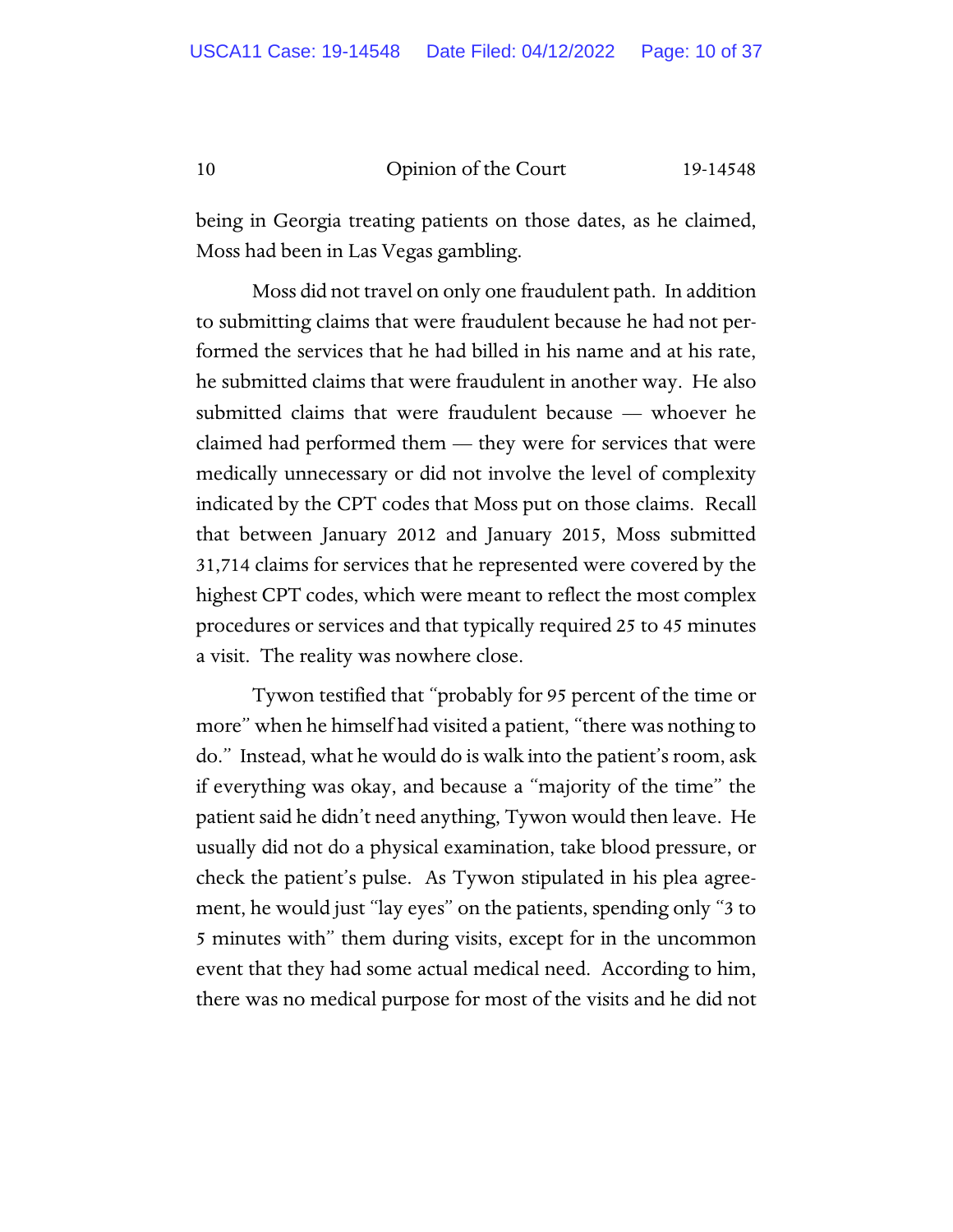think he had any reason to be making them. Moss had him make the visit anyway and bill it at the highest code solely because Moss wanted to increase his payments from Medicare, which he did. In that way, Moss added another layer of fraud on top of billing in his name instead of Tywon's name; he also billed for any services that were provided as if they were far more complex and time consuming than they actually were.

The notes Tywon generated for his patient visits were entirely consistent with his testimony. They were typically copypasted from one visit to the next with the only changes being the date, a brief indication of what the patient was doing (like eating lunch or watching tv), and typically noted that there were "no changes" or "no complaints," meaning there was nothing new that was wrong with the patient. Usually when Tywon wrote "no changes" instead of "no complaints," it indicated that the patient was asleep when he visited and did not even wake up. That is a far cry from what the CPT manual required for the high codes Moss used to bill the visits: 25 minutes of time, a "significant new problem," and a detailed interval history or examination with medical decision making of moderate complexity.

# II. PROCEDURAL HISTORY

# A. Indictment and Trial

Moss and Tywon were indicted for defrauding Medicare and Medicaid. The indictment alleged one count of conspiracy to commit health care fraud, in violation of 18 U.S.C.  $\S$  1349, and six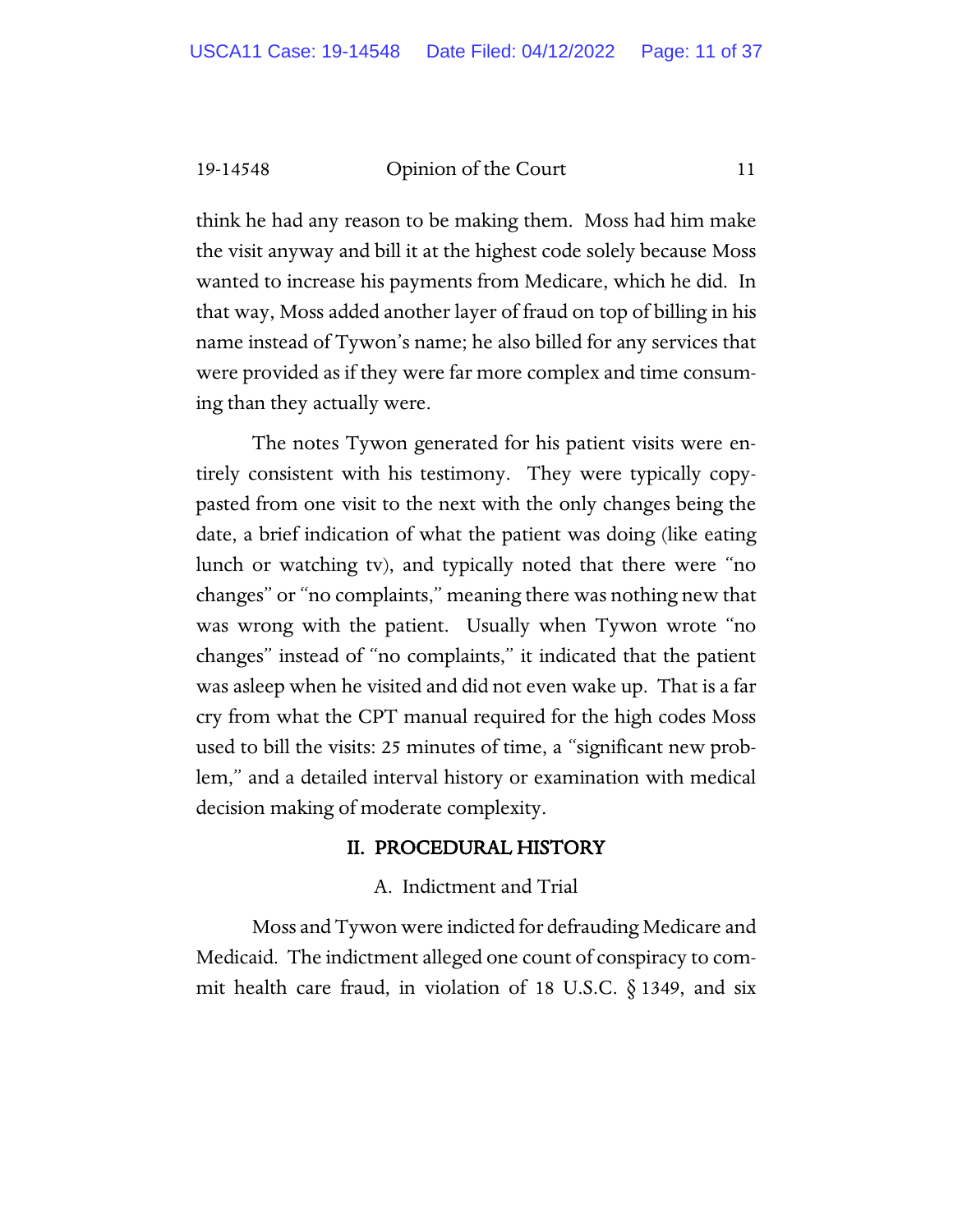counts of health care fraud, in violation of 18 U.S.C. § 1347. The six substantive counts were for specific claims Moss submitted during the two time periods when he was in Las Vegas but billed Medicare and Medicaid for seeing patients in Georgia. Tywon pleaded guilty to conspiracy and agreed to cooperate with the government.

Moss went to trial. After a seven-day trial, a jury found him guilty on all counts. The jury had heard from several witnesses including Moss' former employees, a person from a billing company Moss had used, government investigators, and Tywon. Those witnesses testified to Moss' intimate knowledge of Medicare and Medicaid's reimbursement rates and coding policies, his instructions to generate more (fraudulent) claims to bill to the two programs, and his instructions to bill all claims in his name and at the highest CPT codes despite his knowing that doing so was illegal. The jury also heard evidence about how the representations Moss made in the billings were impossible: his claiming to have performed more than 24 hours of services a day, his claiming to have seen over 50 patients a day, and his claiming to have seen patients in Georgia when he was actually in Las Vegas. It wasn't a close case.

# B. Sentencing

Moss' presentence investigation report recommended a guidelines range of 78 to 97 months. That range was based primarily on a loss of \$6,701,163, which was the amount Moss had billed to Medicare and Medicaid; that factor alone caused an 18-level increase to his offense level. After much argument about the loss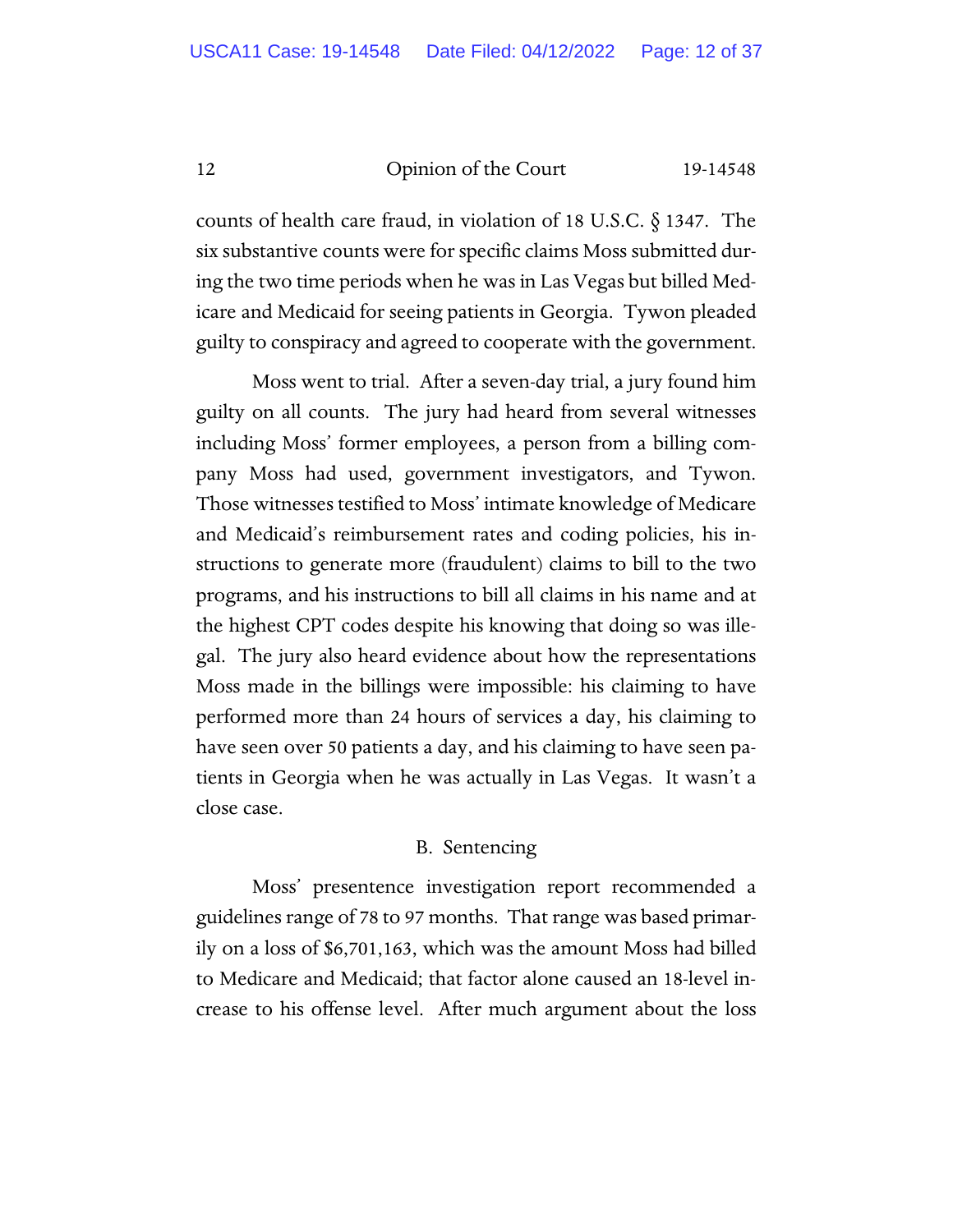amount, the district court adopted the PSR but reduced the loss amount by 10 percent to \$6,031,046.70. That reduction was for what the court estimated to be the value of legitimate medical services that Moss had provided. The ten percent reduction to the loss amount did not, however, change the guidelines range.

The court sentenced Moss to 97 months imprisonment, the top of the guidelines range. It also ordered him to forfeit \$2,507,623.69 and to pay \$2,256,861.32 in restitution. The forfeiture amount was for the total that Medicare and Medicaid had paid to Moss, with no reduction for any legitimate services he had provided. The restitution amount was what Medicare and Medicaid had paid Moss, with the 10 percent reduction based on the court's estimate of the legitimate services Moss had provided.

Moss moved for a new trial, which the district court denied. This is his appeal of his convictions and sentence, as well as of the restitution and forfeiture amounts.

# III. CONVICTION ISSUES

As we said in another health care fraud case, Moss "raises [three] contentions about his convictions, [none] of which questions the sufficiency of the evidence to convict him." United States v. Pon, 963 F.3d 1207, 1219 (11th Cir. 2020). And none of which has any merit.

#### A. The Testimony of Tywon's Attorney

Moss contends that the district court erred in quashing his subpoena of Tywon's attorney, Miles Hannan. Moss argues he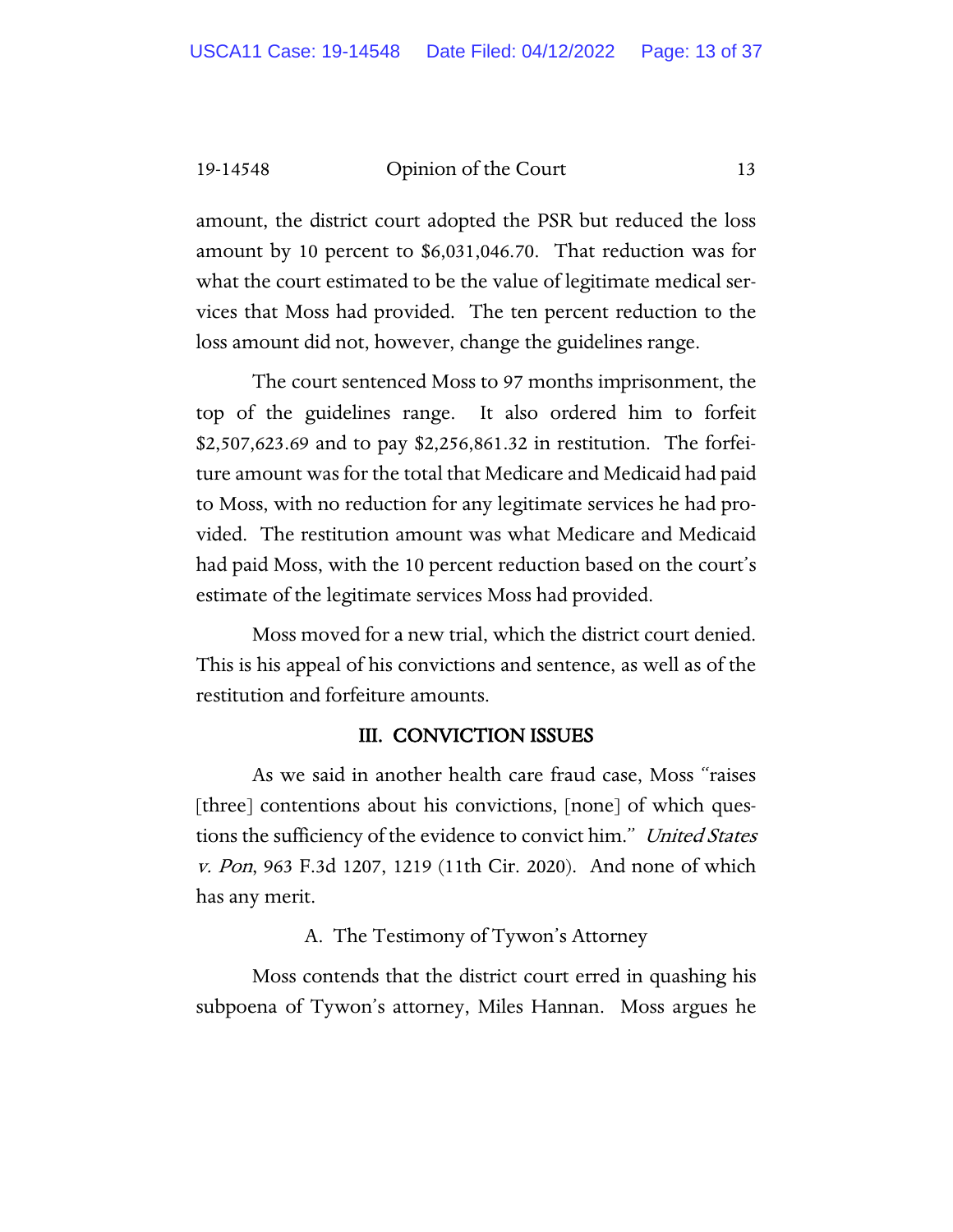could have used Hannan's testimony to impeach the testimony of Tywon, the government's key witness. But that is not what attorney Hannan's testimony would have done.

# 1. Background

As mentioned, Moss' co-conspirator Shawn Tywon pleaded guilty to conspiracy and agreed to cooperate with the government. Part of Tywon's plea agreement addressed his compensation during the conspiracy. It stated that "Tywon was paid \$4500 bi-weekly by Moss . . . . Aside from his paychecks and occasional loans from Moss, Tywon received no other form of compensation." Later, while being prepared by the prosecutor for his testimony at Moss' trial, Tywon revealed that he'd also received cash payments from Moss "on a semi-regular basis" and that Moss had occasionally paid some of his expenses.

The government became concerned that Tywon had breached his plea agreement and that attorney Hannan might be disqualified from representing him. Acting on that concern, it filed a motion seeking clarification from the court of whether Hannan had a conflict of interest. The conflict, according to the motion, was that Tywon told the government he had not mentioned the cash payments sooner because "Hannan[] had instructed him not to mention receiving cash beyond his paychecks to the government 'unless they specifically ask about it.' Tywon indicated he had . . . acted under Attorney Hannan's advice not to mention the cash . . . throughout his plea negotiations and entry."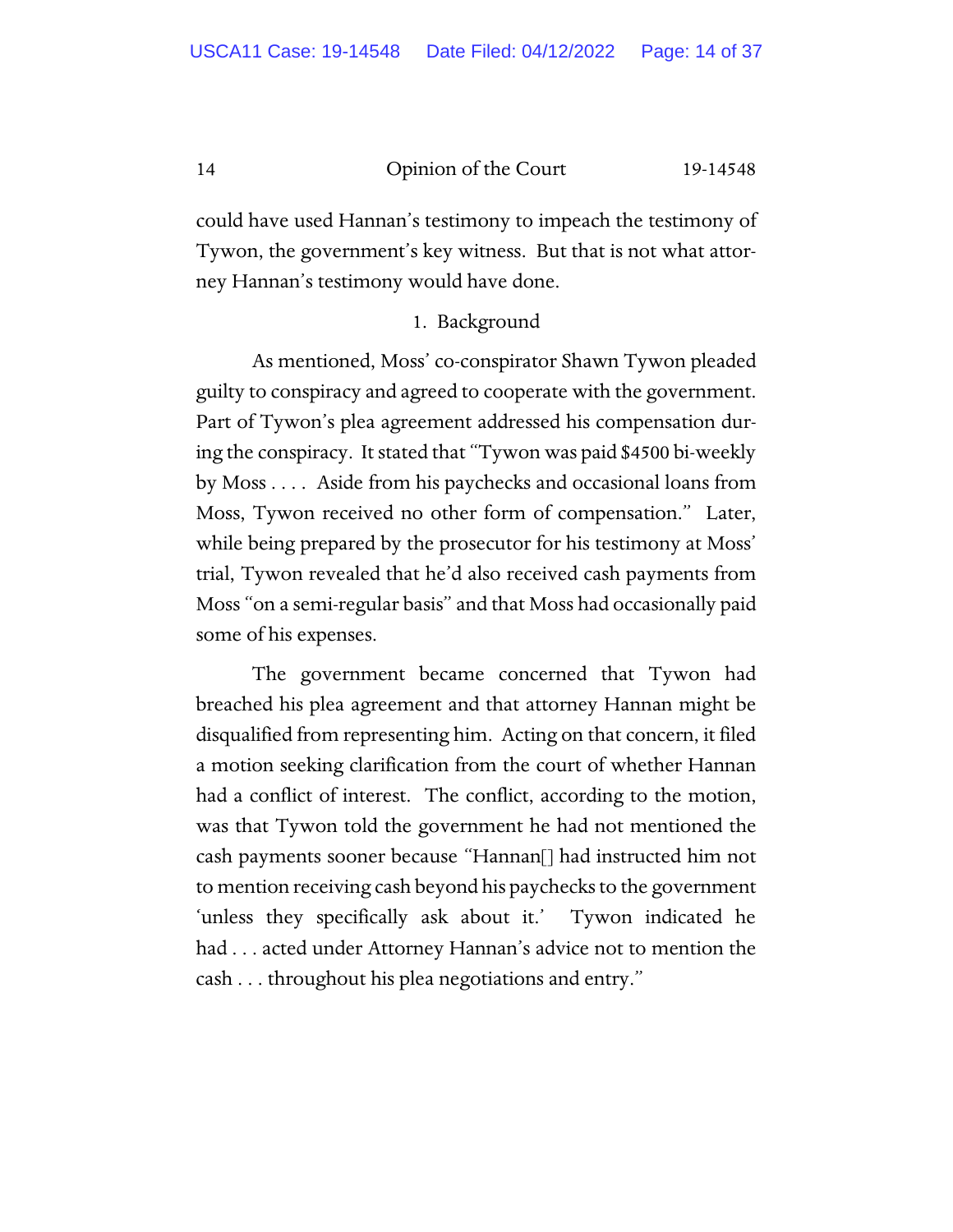The motion recounted that the government had contacted Hannan and asked him if he "had instructed Tywon to conceal material facts from the government." As the government's motion described it, Hannan denied doing so and his "version of his conversations with Tywon is diametrically opposed to that of his client."

The court held a hearing on the government's motion for clarification. At the hearing, the court talked with Tywon and Hannan in chambers and outside the presence of the government and Moss. Tywon told the court about his and Hannan's failed efforts to inform the government before the entry of the plea about the cash payments. He also told the court that when the prosecutors asked why he hadn't brought it up sooner he told them: "Well, because Mr. Hannan told me that when you asked me to bring it up."

Hannan confirmed Tywon's statements were "substantially accurate," confirmed he had not instructed Tywon to conceal the cash payments, and indicated what he'd told Tywon was that he "didn't need to volunteer any information, just answer any questions." He also told the court that the cash payments had "been there all along" because they were "considered to be loans," which is "in the Plea Agreement." The court ruled that there was only miscommunication, not any misconduct, and that Hannan was not disqualified.

Moss sought to call Hannan to testify at Moss' trial, thinking that Hannan would contradict Tywon's testimony. At trial, after Moss' defense counsel examined Tywon in front of the jury and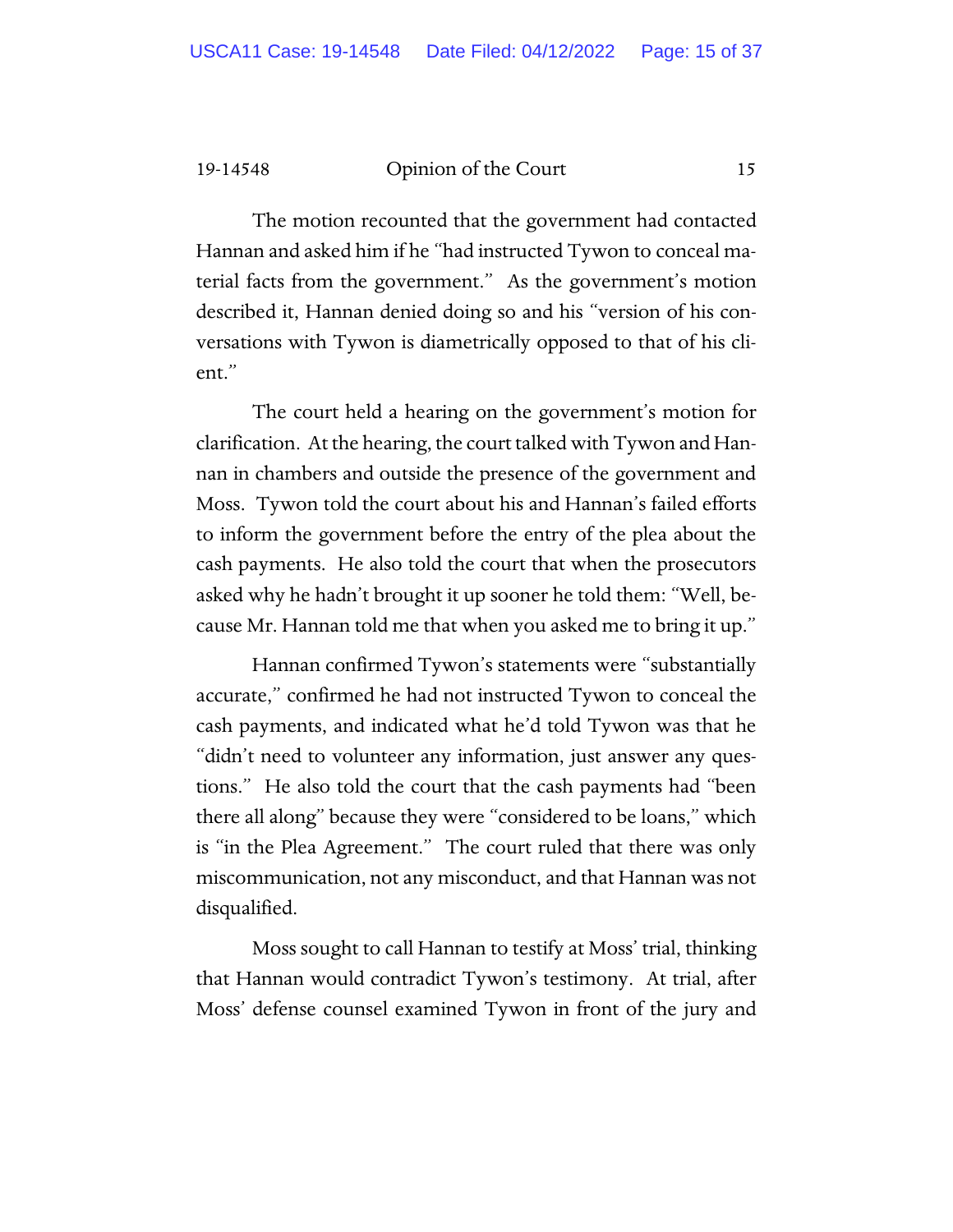then briefly questioned Hannan outside the presence of the jury, the court quashed Moss' subpoena of Hannan. It ruled that his testimony would have been about communications protected by the attorney-client privilege and that Tywon had not waived the privilege.

#### 2. Analysis

Moss argues that the court erred in ruling that Tywon had not waived the attorney-client privilege and in quashing the subpoena of Hannan on that basis. He also argues that the district court's ruling violated his Fifth and Sixth Amendment rights to present a defense. The government responds that Moss failed to preserve the constitutional objection, meaning plain error review applies, and that the court committed no error under any standard anyway. It also argues that any error was harmless.

There are two things we need not decide. The first is whether Moss preserved his constitutional objection. *Cf. Pon*, 963 F.3d at 1225–26 (discussing in dicta how not every contemporaneous objection is a "constitutional objection" and that "[o]ur precedent indicates that an objection on nonconstitutional grounds is not enough to preserve a constitutional issue") (quotation marks omitted). We need not decide that issue because Moss' argument fails whether we apply *de novo* or plain error review.

The second issue we need not decide is whether Tywon waived the attorney-client privilege. Even if he did and the court erroneously quashed the subpoena of Hannan in violation of Moss'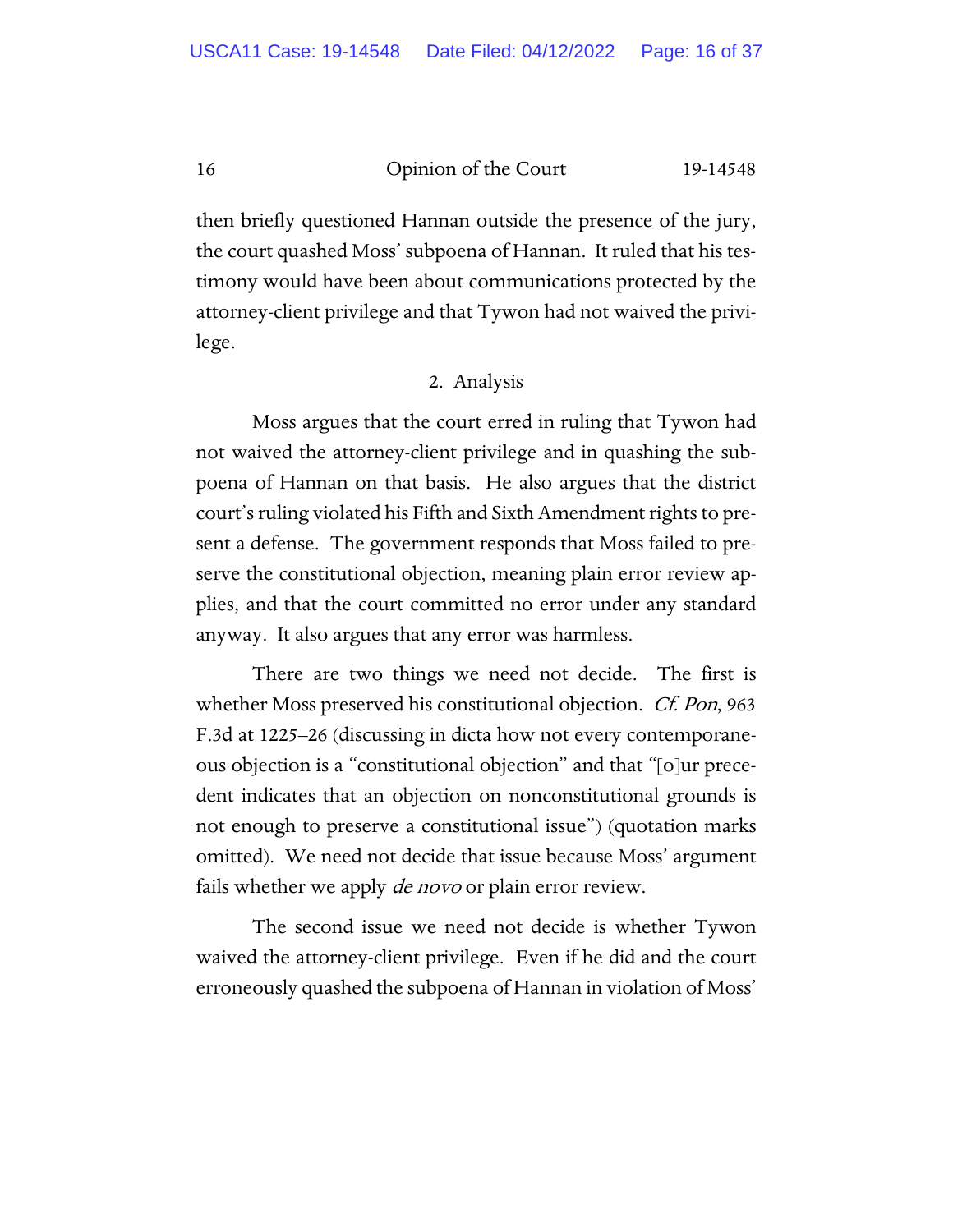constitutional rights, any error was harmless beyond a reasonable doubt. See id. at 1226–27 (explaining that a "constitutional error is harmless if the government proves beyond a reasonable doubt that the error complained of did not contribute to the verdict obtained," and satisfying that standard "necessarily means that any nonconstitutional error . . . was harmless as well") (quotation marks omitted). The court's ruling was harmless because Hannan's testimony would not have helped Moss, and likely would have hurt him by corroborating Tywon's testimony.

Moss' theory rests on a faulty foundation: that Hannan's testimony could have been used to impeach Tywon. He bases that belief on the government's motion seeking clarification of whether Hannan was disqualified. That motion stated that Hannan's "version of his conversations with Tywon is diametrically opposed to that of his client." But Moss fails to account for all the evidence, testimony, and clarification that came after that motion. And what he doesn't account for indicates the opposite of what Moss asserts — it shows that Hannan's testimony would have corroborated Tywon's testimony, not impeached it.

That Hannan would have corroborated Tywon's testimony is evident both from the conversation the two of them had with the district court judge in chambers and from the questioning of each of them during the trial. In chambers, Tywon explained to the judge what had happened, including the fact that he had initially told the government that he did not bring up the cash payments sooner "because Mr. Hannan told me that when [the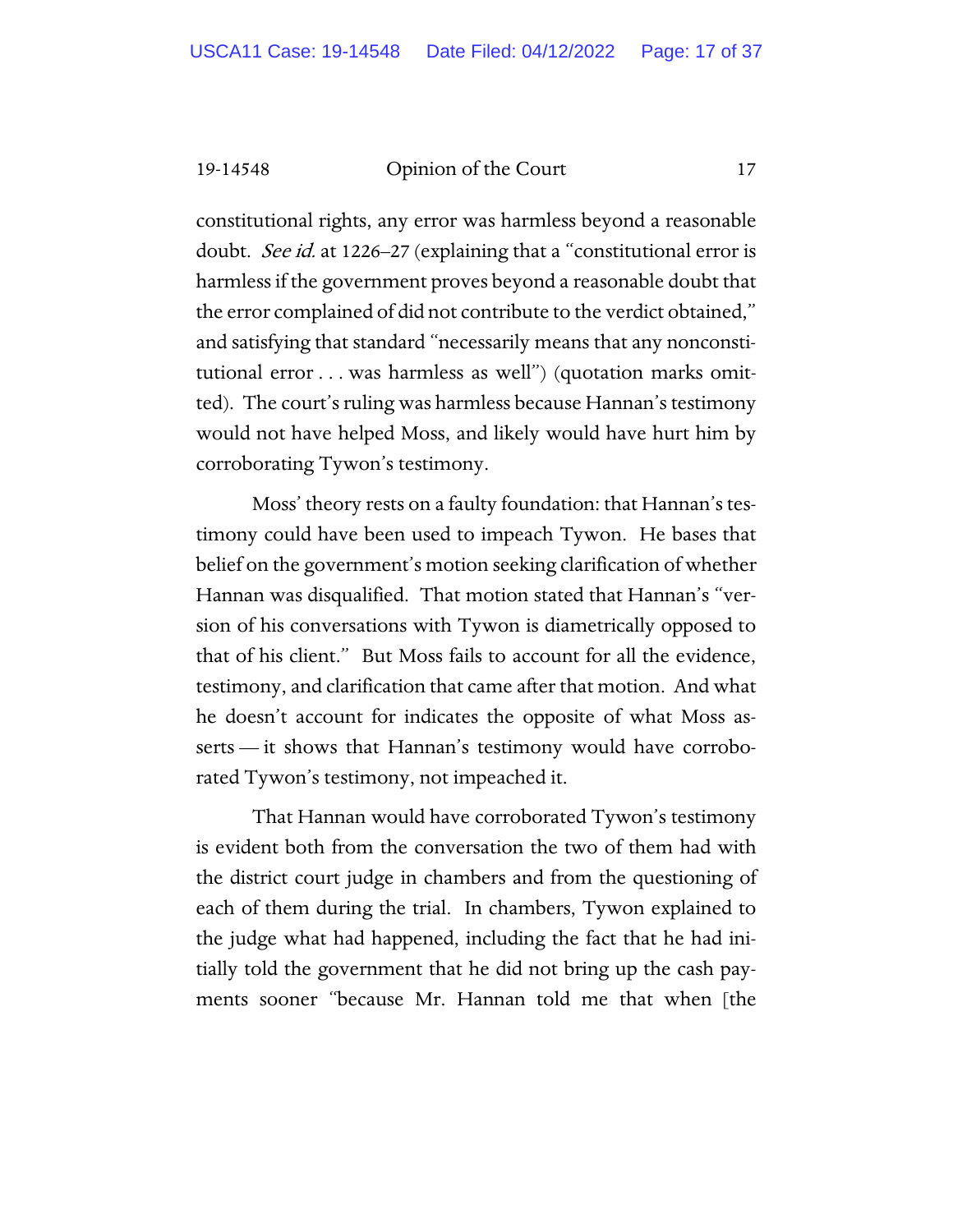government] asked me[,] to [then] bring it up." When asked if Tywon's explanation was "substantially accurate" Hannan said "yes." That's agreement not disagreement, corroboration not contradiction.

The consistency between Tywon's and Hannan's accounts of what happened was also evident in what took place in the courtroom. Moss' counsel cross-examined Tywon extensively in the presence of the jury about the cash payments and plea agreement. He asked Tywon if he had told the government that his "lawyer told [him] not to reveal the cash throughout the investigation, to the judge or to anyone." Tywon responded unequivocally: "No." That is the same answer attorney Hannan gave during the trial when Moss' defense counsel asked him outside the presence of the jury whether he had told Moss to conceal the cash payments from the government.[3](#page-17-0)

After more cross-examination at trial, Tywon testified that before he was interviewed by the government about the payments: "My attorney told me not to volunteer that until it was asked — or not to reveal that until I was asked." That is also what Hannan had previously told the court, before the trial, when he was questioned by the court in chambers. And when Moss' counsel had a chance to question Hannan at the trial and outside the presence of the jury,

<span id="page-17-0"></span><sup>&</sup>lt;sup>3</sup> Hannan was not on the stand or under oath when he gave that answer. The district court explained that: "You are an officer of the Court. It is not required that you be put under oath."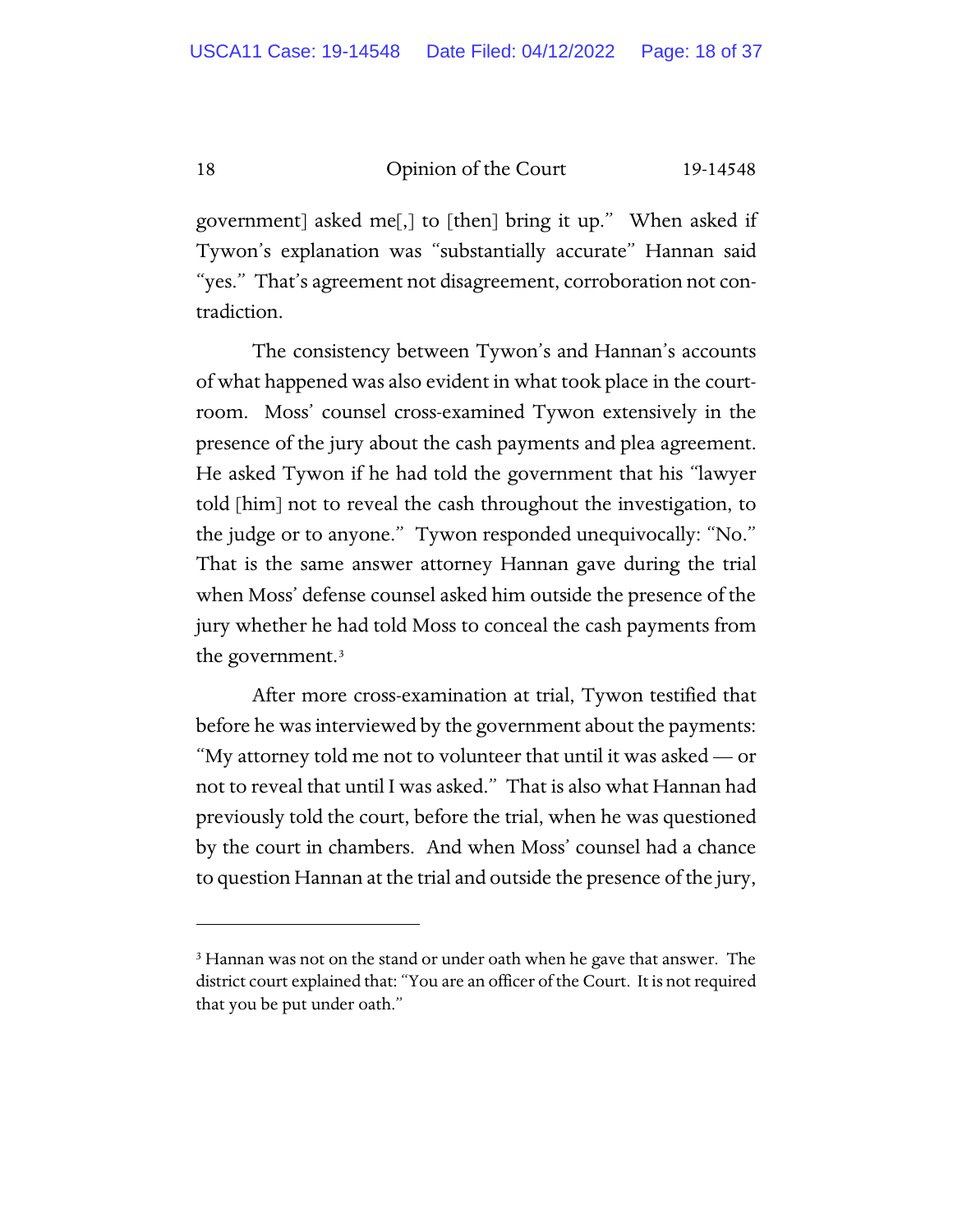counsel did not ask him whether he had simply given Tywon the generalized advice about not volunteering information. Had that question been asked of Hannan, as the government surely would have if he had testified before the jury, his in-chambers statement indicates that his answer would have been consistent with Tywon's testimony.

There is more evidence that Hannan would have corroborated Tywon's testimony that the cash payments were considered "loans," which the plea agreement expressly mentioned. Tywon testified before the jury that Moss had told him the cash payments were actually loans and that Tywon did not have to claim them on his taxes because "the accountant has it worked out as a loan." Earlier, during the in-chambers questioning, Hannan had told the judge that the cash payments had "been there all along" because the "money that [Tywon] was receiving in the form of cash was later considered to be loans," so "it's in the Plea Agreement." Had he testified before the jury, Hannan would have corroborated Tywon's testimony about the cash payments being loans.

As a result, any erroneous exclusion of attorney Hannan's testimony was harmless beyond a reasonable doubt. His testimony would not have impeached Tywon's.

#### B. Character Witnesses

Moss contends that the district court erred in limiting how many character witnesses he could present to "rebut[] the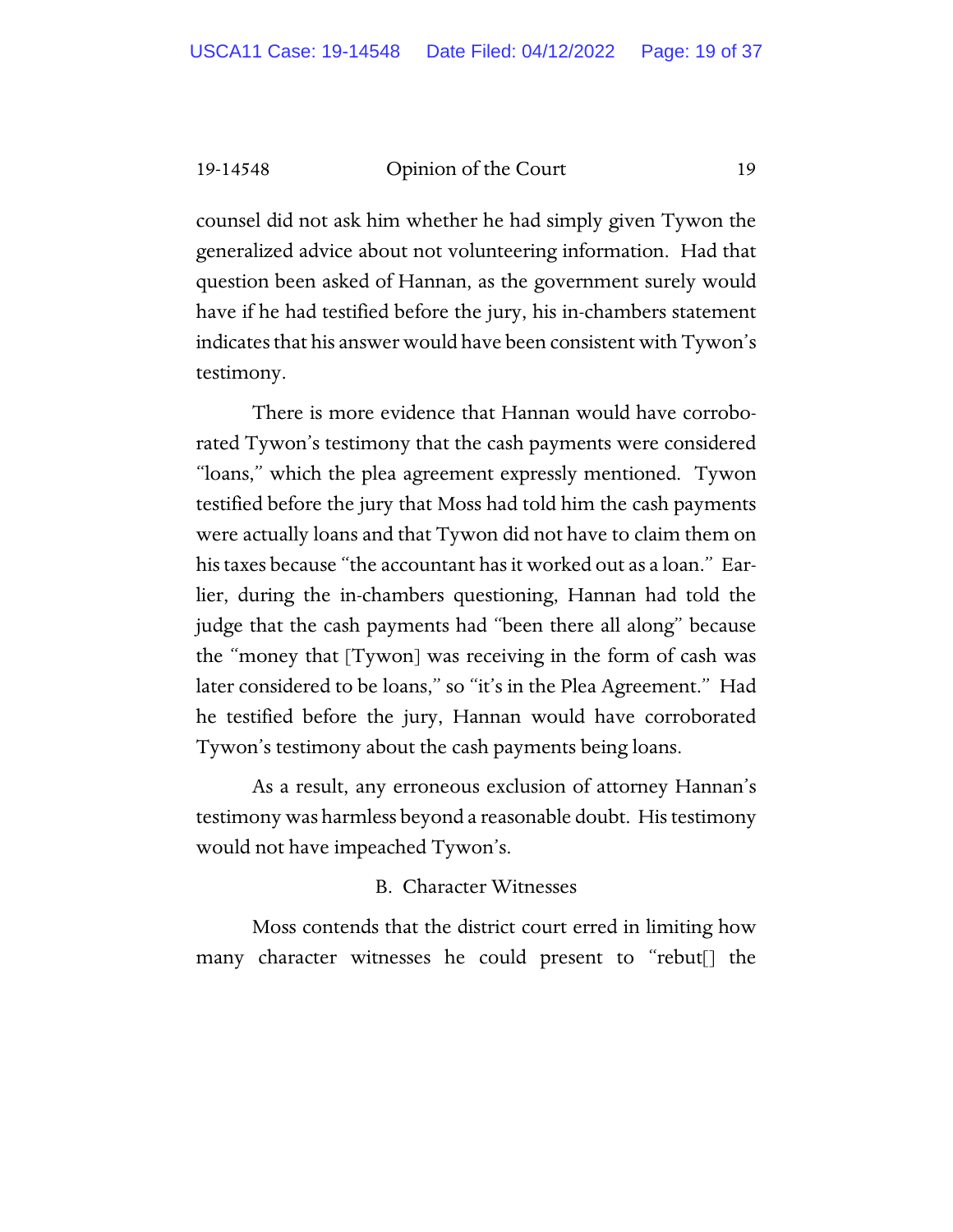government's attempt to portray Dr. Moss as an uncaring, unsympathetic doctor, only concerned about money."

Moss was allowed to present six character witnesses: four former patients, one former patient's wife, and one registered nurse who had worked with him in an emergency room. Those witnesses testified in detail about the medical care that Moss provided, and they testified consistently that in their opinions he had a good character and was compassionate, caring, and honest. Their testimony covered a total of roughly 54 transcript pages. When Moss attempted to call even more character witnesses — he had as many as ten more he wanted to put on the stand — the court denied him permission because their testimony "would be cumulative."

Moss challenges that ruling. He argues that he needed more character witnesses to rebut the government's portrayal of him because "quantity is quality," and it would be harder for the jury to dismiss opinions about Moss if "they were supported by patient, after patient, after patient."

It is well-established that district courts have considerable "discretion to limit the number of character witnesses" and that "we should overturn these determinations 'rarely and only on a clear showing of prejudicial abuse of discretion." United States v. Benefield, 889 F.2d 1061, 1065 (11th Cir. 1989) (cleaned up)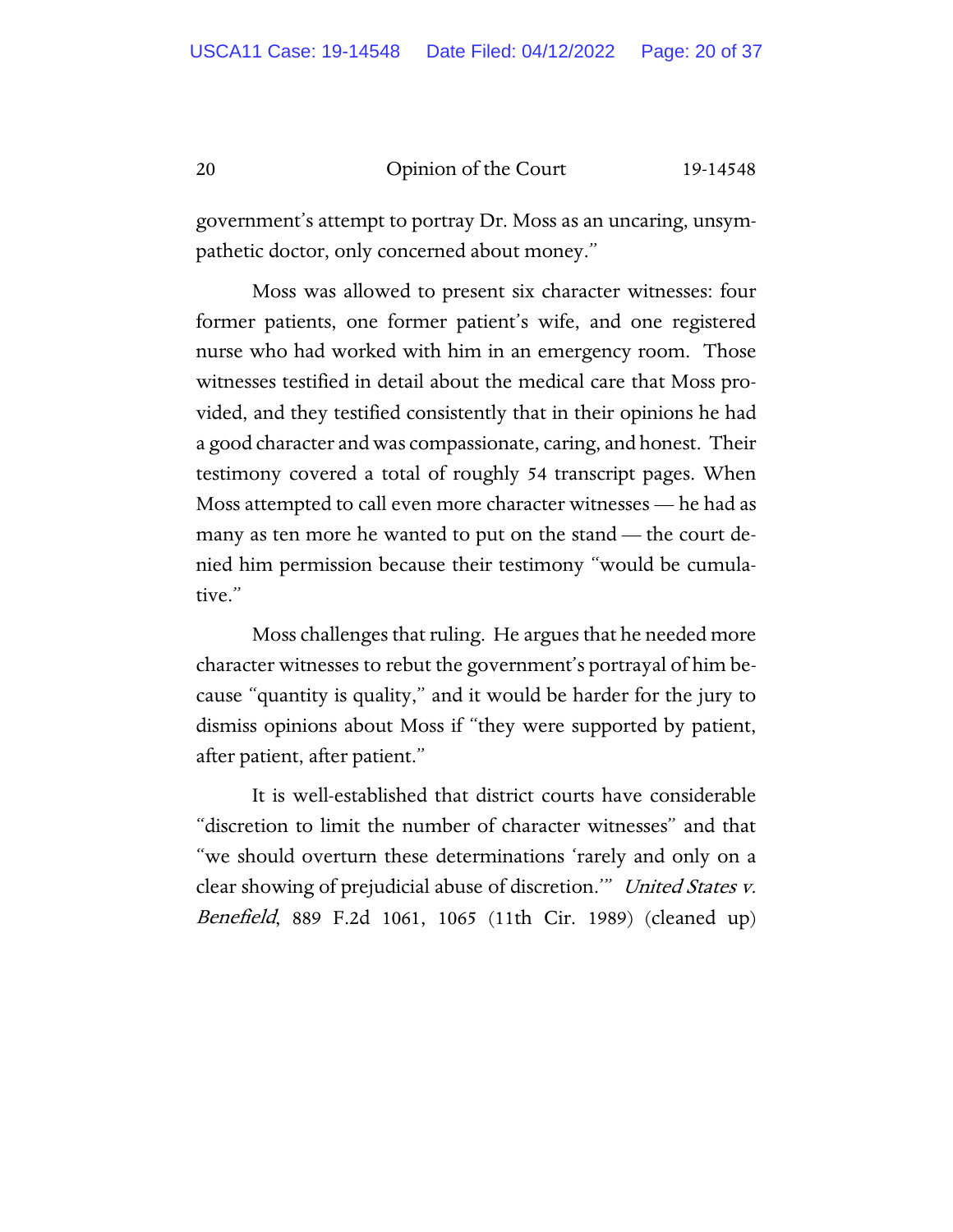(quoting Michelson v. United States, 335 U.S. 469, 480 (1948)); see also Fed. R. Evid. 403.

The discretion vested in the district courts has long been recognized, originating at least a century ago in a decision of our predecessor Court. See, e.g., Chapa v. United States, 261 F. 775, 776 (5th Cir. 1919) (affirming the district court's decision to allow only 13 of 150 tendered witnesses to testify that they had been cured by an occultist because "[i]t is discretionary with a trial court to limit the amount of cumulative evidence, and in this case it does not appear that this discretion was abused").[4](#page-20-0) We have upheld a district court limiting a defendant to presenting only five of ten character witnesses, see Benefield, 889 F.2d at 1065–66, and have several times upheld a limit of three, see, e,g., United States v. Gray, 507 F.2d 1013, 1015–16 (5th Cir. 1975). Those decisions and others like them establish that Moss has not made a "clear showing of prejudicial abuse of discretion" in the district court's limitation on his number of character witnesses. *Benefield*, 889 F.2d at 1065 (quotation marks omitted).

We add that Moss overstates the importance of character witness testimony in this case. The court prohibited the character witnesses from testifying to Moss' billing practices, a ruling he does not challenge. And billing practices were what mattered given the

<span id="page-20-0"></span> $^4$  In *Bonner v. City of Prichard*, 661 F.2d 1206, 1209 (11th Cir. 1981) (en banc), we adopted as binding precedent all decisions of the former Fifth Circuit issued before October 1, 1981.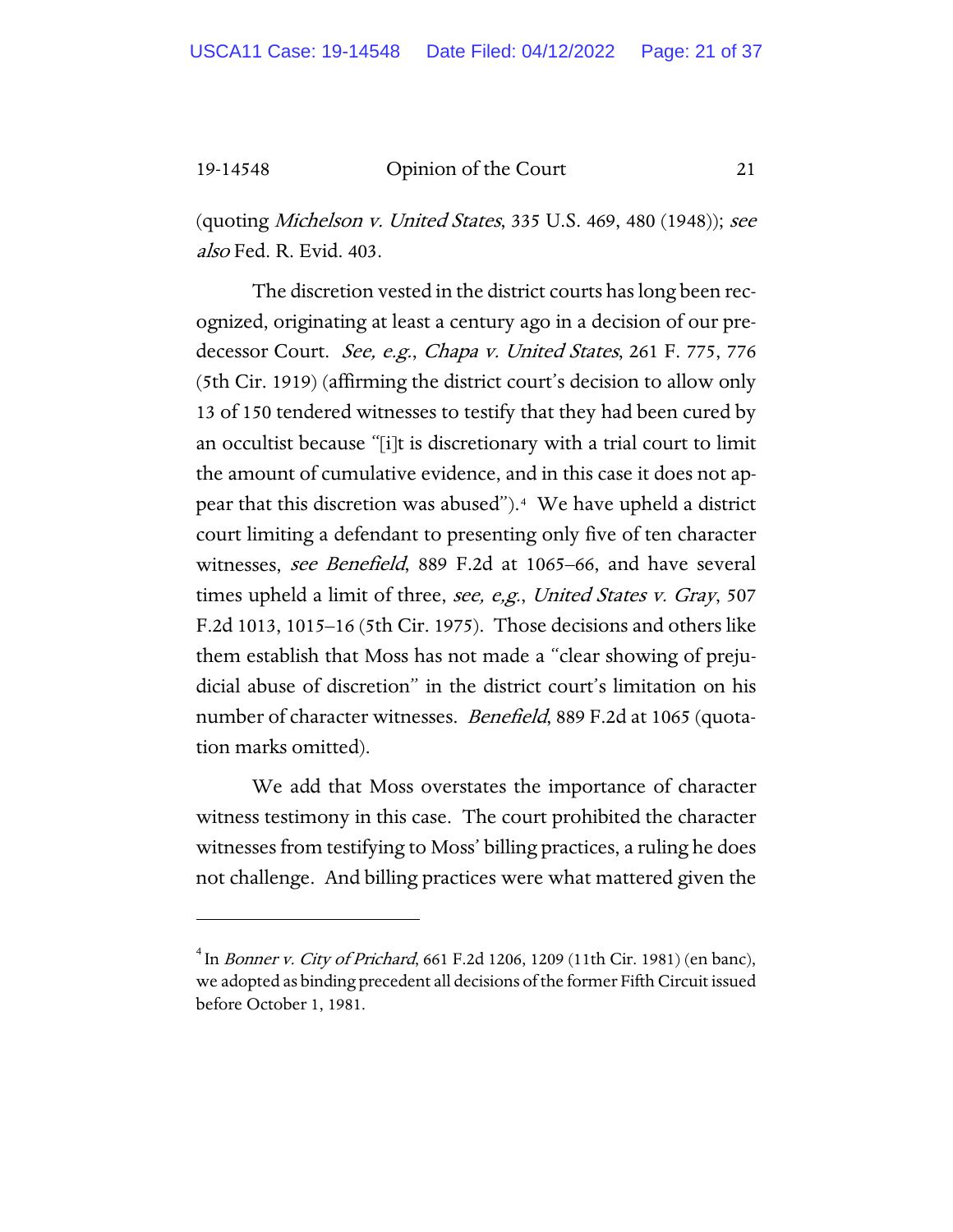charges. Moss was not on trial for being unkind or uncaring, or for not being compassionate when he did see patients, but for lying about seeing some patients at all and for billing Medicare for services he did not provide.

# C. Closing Argument

Moss contends that the district court improperly limited part of his counsel's closing argument when he was discussing whether Moss had made a profit. The government had argued that he was motivated by profit. And profit is relevant to motive, which is always relevant in a criminal case. See United States v. Hill, 643 F.3d 807, 843 (11th Cir. 2011). But the argument of Moss' counsel that the court limited was not about whether profit had motivated Moss. Instead, it was about whether the government had proven Moss' medical practice made a profit. That argument would have misled the jury by treating profit as an element of the crime and the failure to prove profit as a basis for acquittal.

Defense counsel began by discussing the expenses Moss had practicing medicine. He argued that the government had "brought you an FBI agent who spent all this time looking at the bank records. I don't know what the math is in Washington, but Dr. Moss had all of the expenses." After briefly discussing those expenses, counsel said: "And [the government is] saying [Moss] made a profit?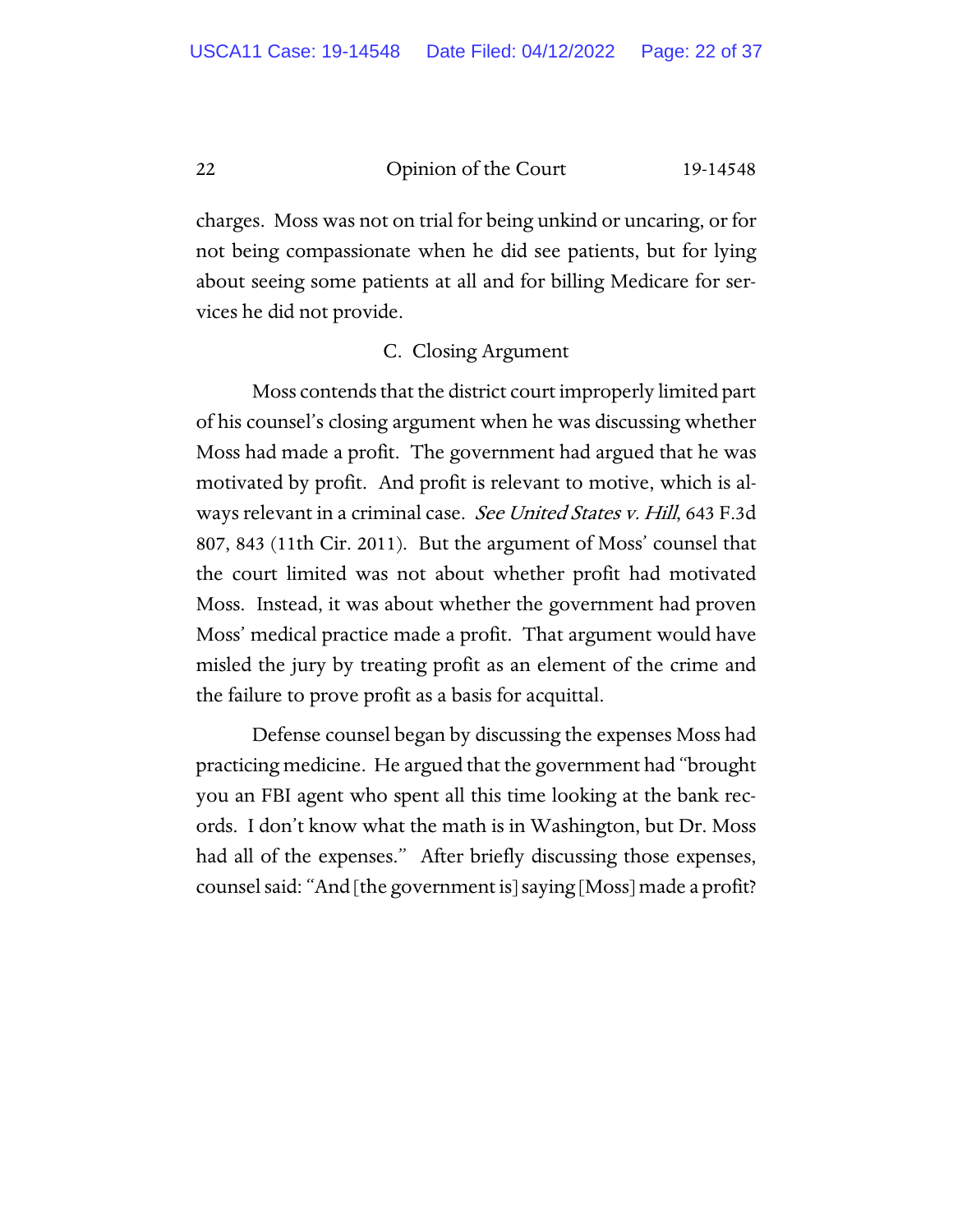There's not one bit of proof. They have a duty to prove it beyond a reasonable doubt. They don't prove it, you acquit."

A transcript paragraph later, Moss' counsel went back to what the government had to prove, stating:

So now, as you said, the judge will tell you we don't have to prove anything because he's presumed innocent. They failed to bring you any accounting that he made a dime. That he made a dollar. Or that he didn't lose money. It's vacant. But they stood up here and said it went into his bank account. Not into Shawn Tywon's.

At that point the court intervened. It stated that whether Moss "made a profit in his medical practice was not an issue in the case, and I think that's an improper argument. And I so instruct the jury. Don't argue that."

That ruling and that instruction were not error. It is one thing to argue that a defendant was not motivated by profit and another to argue that he didn't commit a crime because there was no proof that he had netted a profit. No one, including criminals, is perfect. A person can be motivated to commit a crime by hope of profit, even though he does not succeed in turning one. The government does not have to prove a penny of profit to establish the elements of fraud. A paucity of proof of profit is no defense. Defense counsel was not entitled to argue that it was.

# IV. SENTENCE ISSUES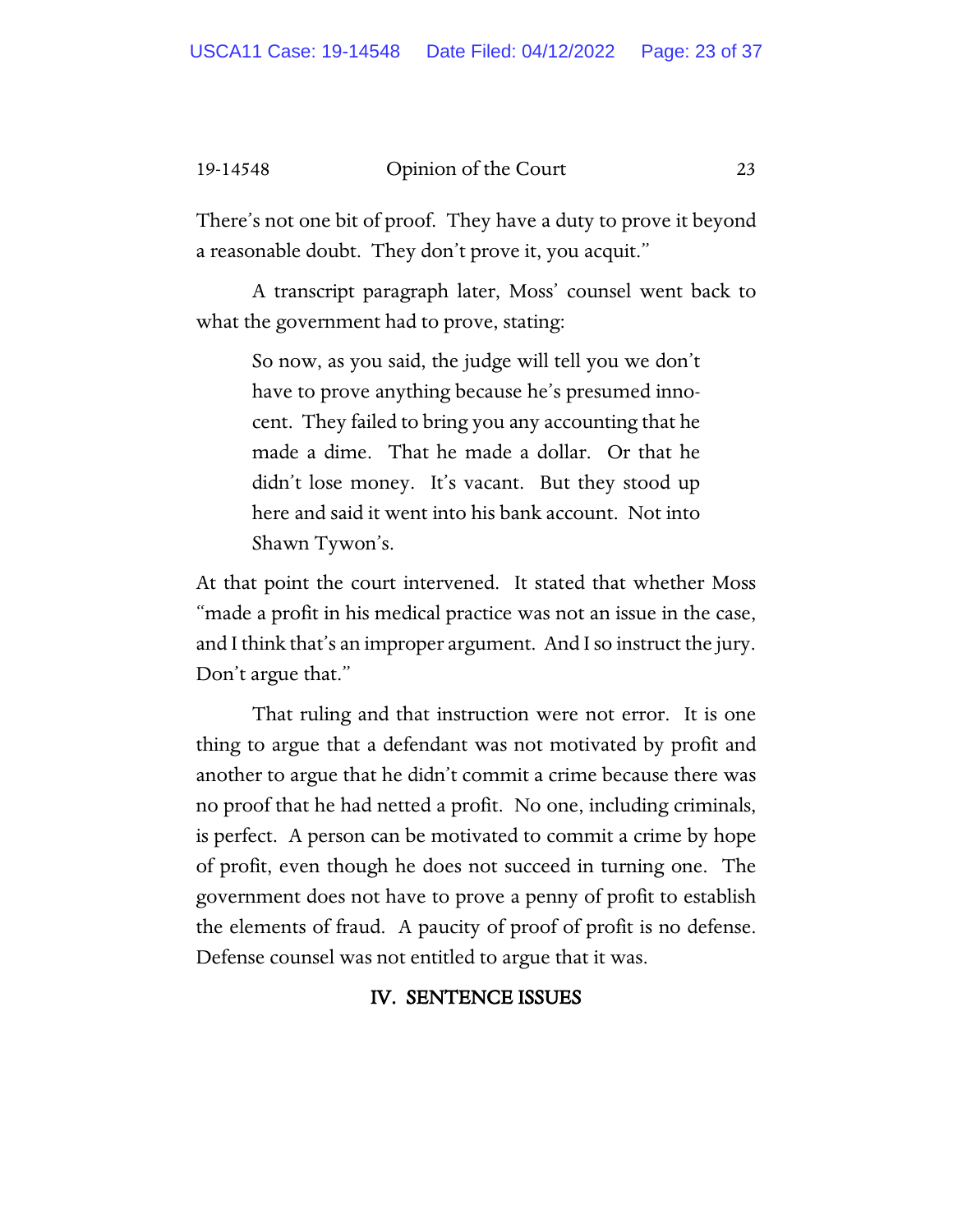Moss challenges the loss amount used to determine his sentence, the dollar amount he must pay in restitution, and how much he must forfeit.

# A. Intended Loss Amount

Moss contends that his sentence should be vacated because the district court miscalculated the loss amount attributable to him, resulting in an offense level and a guidelines range that were higher than they should have been. An issue about the calculation of the guidelines range goes to the procedural reasonableness of the sentence. See United States v. Green, 981 F.3d 945, 953 (11th Cir. 2020).

The district court found that Moss was accountable for a loss amount of \$6,031,046.70. That finding was based on an intended loss of \$6,701,163. That was the amount Moss had billed to Medicare, reduced by 10 percent, which was the court's estimate of the value of the legitimate medical services he had provided. Moss attacks both the intended loss amount of \$6.7 million which he thinks should be lower, and the 10 percent reduction which he thinks should be higher.

"[W]e review the district court's loss determination only for clear error." United States v. Bazantes, 978 F.3d 1227, 1249 (11th Cir. 2020). Because "[d]istrict courts are in a unique position to evaluate the evidence relevant to a loss determination, . . . their determinations are entitled to appropriate deference." United States v. Moran, 778 F.3d 942, 973 (11th Cir. 2015); accord U.S.S.G.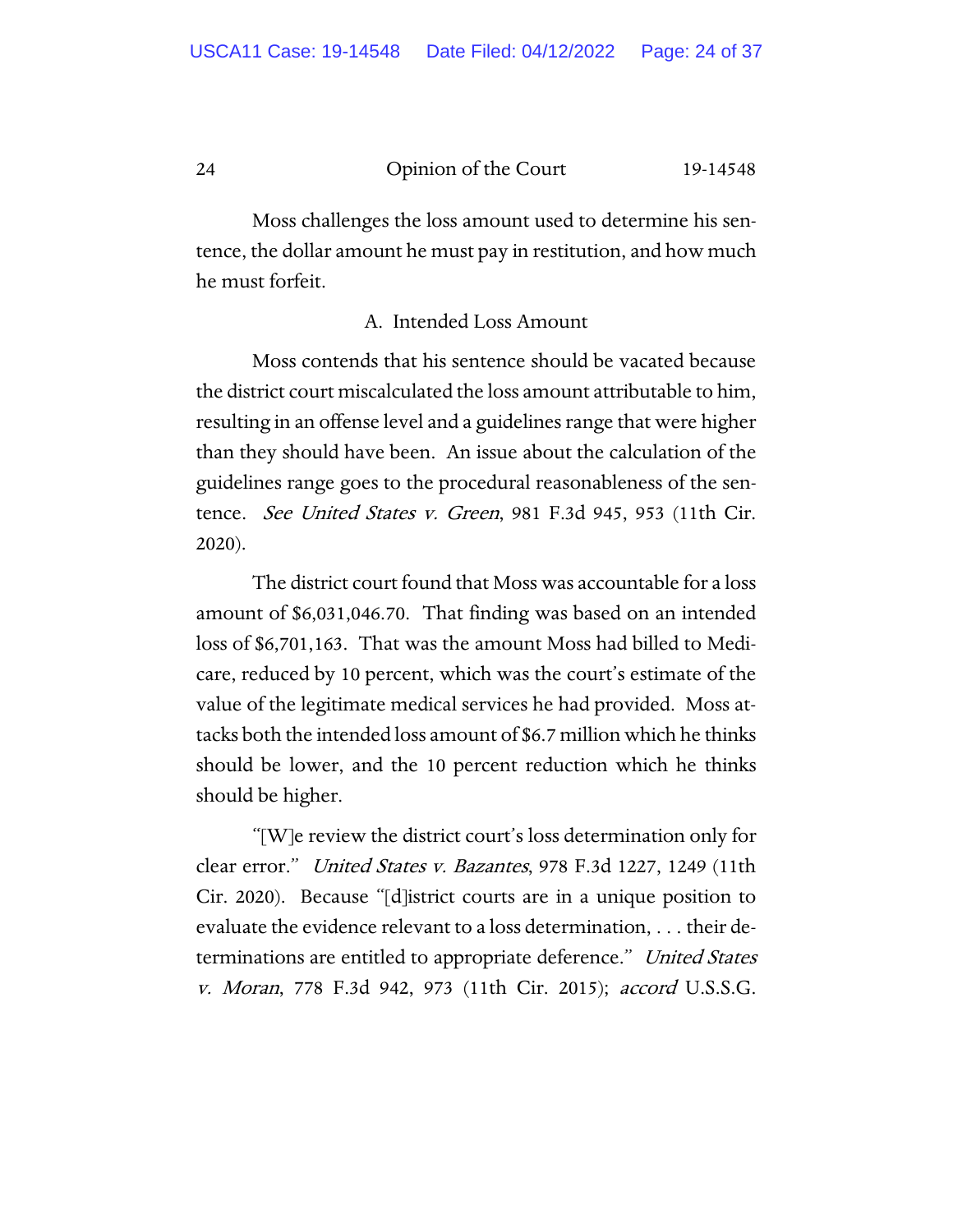§ 2B1.1 cmt. n.3(C). A district court need not make a precise determination of loss amount, but only a reasonable estimate of it given the available information. Moran, 778 F.3d at 973. The estimate must be based on "reliable and specific" facts, and the court cannot "speculate about the existence of facts that would result in a higher sentence." See id. Instead, it must make factual findings about the loss amount "based on evidence heard during trial, undisputed statements in the PSI, or evidence presented during sentencing." Id.

As for the intended loss amount attributed to Moss, the court followed U.S.S.G.  $\S$  2B1.1 and its commentary about intended loss. That commentary is "binding on the courts" because it does not "contradict the plain meaning of the text of the Guidelines." See United States v. Wilks, 464 F.3d 1240, 1245 (11th Cir. 2006) (quotation marks omitted). It specifies that "loss is the greater of actual loss or intended loss." U.S.S.G. § 2B1.1 cmt.  $n.3(A)$ . And it also specifies that "[i]ntended loss" is "the pecuniary harm that the defendant purposely sought to inflict," including "pecuniary harm that would have been impossible or unlikely to occur." Id. at cmt. n.3(A)(ii). One example the commentary gives of unlikely harm that should be included is "an insurance fraud in which the claim exceeded the insured value." Id.

And when it comes to "federal health care offenses involving government health care programs," § 2B1.1's commentary provides a rebuttable presumption that the intended loss equals the amount the defendant billed a government agency. Id. at cmt.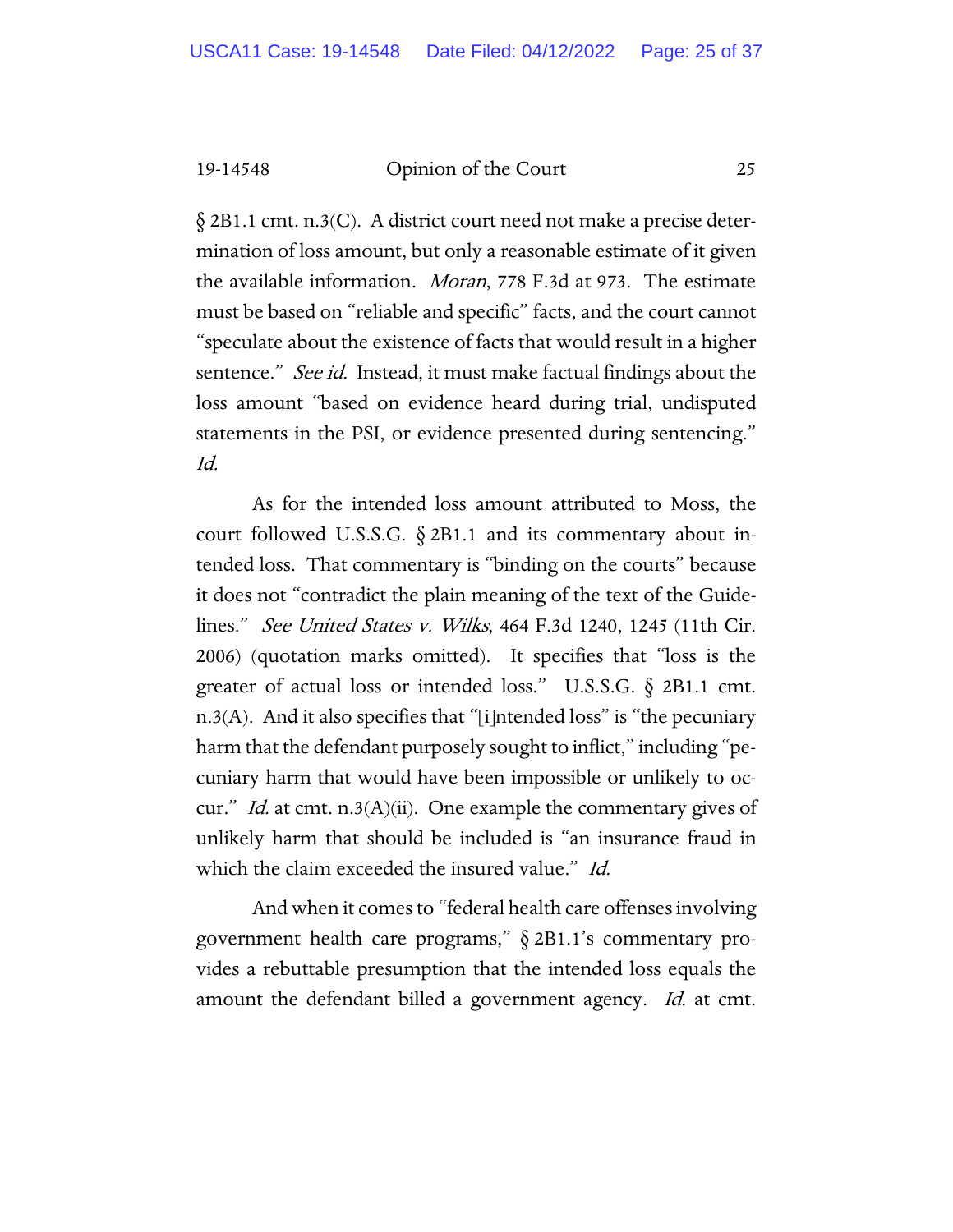$n.3(F)(viii)$  (emphasis and capitalization omitted). The commentary puts it this way: "[T]he aggregate dollar amount of fraudulent bills submitted to the Government health care program shall constitute prima facie evidence of the amount of the intended loss, i.e., is evidence sufficient to establish the amount of the intended loss, if not rebutted." Id.

Moss contends that presumption was rebutted because the evidence showed he was highly knowledgeable about Medicare's reimbursement policies. He argues that evidence establishes he knew Medicare would not pay more than what is in its reimbursement schedules, regardless of how high he overbilled. Moss' argument actually goes further than that. He argues he knew Medicare's reimbursement schedules so well that he knew exactly how much he'd get: the roughly \$2.5 million that Medicare ended up paying him. And since he knew that Medicare would pay only \$2.5 million, he argues, that was the amount he intended to receive, and no more than that.

We will assume that Moss' knowledge of Medicare's reimbursement policies and schedules is enough to rebut the presumption in § 2B1.1's commentary that the intended loss was the amount he billed Medicare. Even assuming that, the district court still did not clearly err in finding that Moss' intended loss is \$6.7 million, not \$2.5 million.

After all, intended loss is "pecuniary harm that the defendant purposely sought to inflict" and also "includes intended pecuniary harm that would have been impossible or *unlikely* to occur."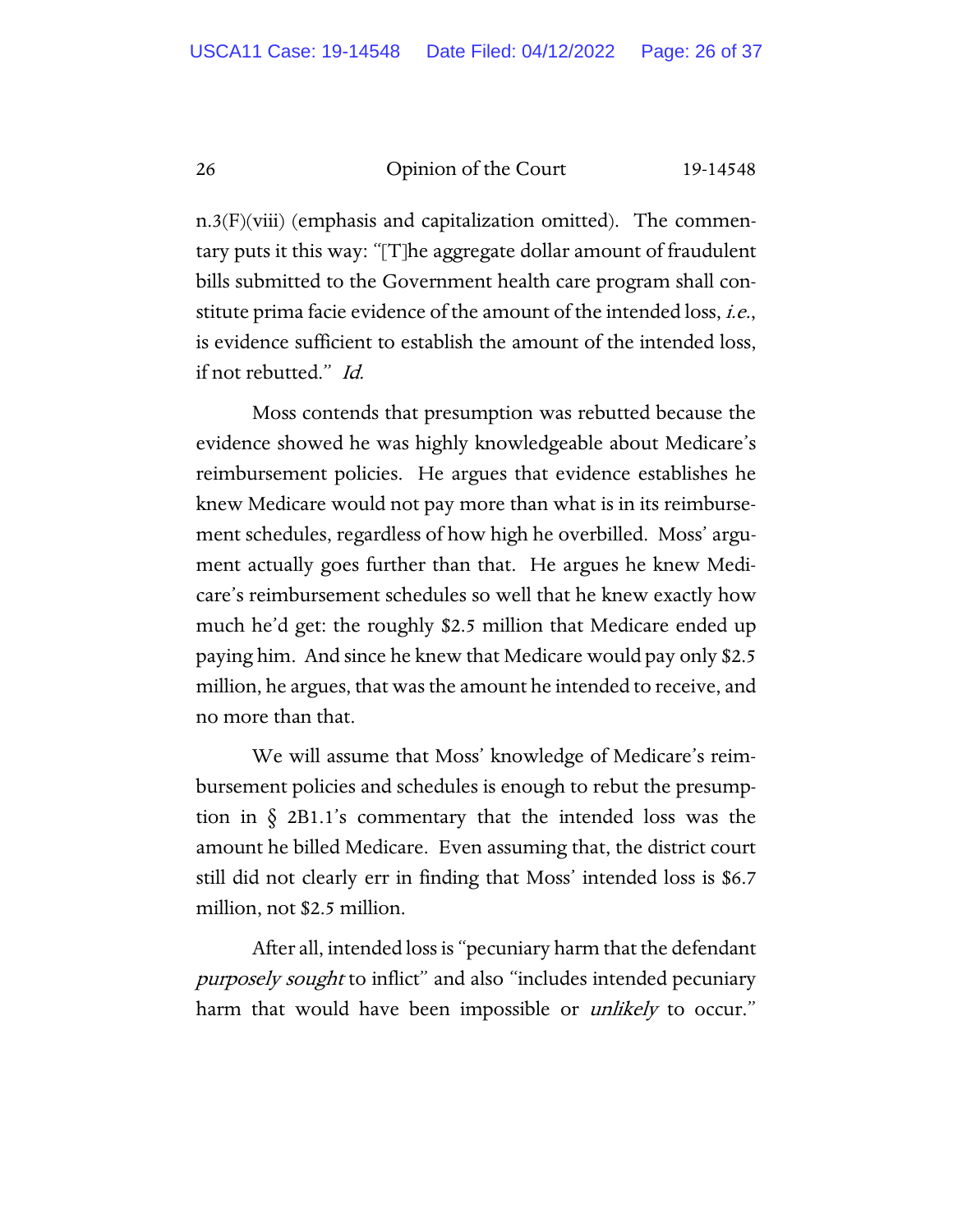U.S.S.G.  $\S$  2B1.1 cmt. n.3(A)(ii) (emphasis added). The plain meaning of that definition is confirmed by the commentary's insurance fraud example we mentioned. *Id.* What makes it unlikely the actual loss will be as high as the full amount of the fraudulent insurance claim is that the claim exceeds the insured value, and insurance companies rarely if ever slip up and pay the excessive amount. The hypothetical defendant in that commentary example knew it was "unlikely" the claim would be paid in full, but he submitted the full amount anyway with the greedy hope that he would mistakenly be paid the full amount.

That commentary example is similar to what Moss did. He intentionally billed in a way that would maximize the money he received from Medicare. As the district court put it: "[W]hile [Moss] may not have expected that Medicare . . . would reimburse him at a rate of 100 percent, it is apparent that he manipulated his billings to maximize his profits. The Court finds this evidence credible." The way Moss "maximized" his profits was by always billing his claims at a rate higher than the one in Medicare's schedules. That matters because Medicare pays either the billed amount or the scheduled amount, whichever one is lower. If the schedule says \$100 and the physician's claim says \$60, Medicare will pay \$60. But if the schedule says \$100 and the physician's claim says \$120, Medicare will pay \$100. By billing more than the scheduled amount, Moss ensured that he always got the full amount Medicare would pay.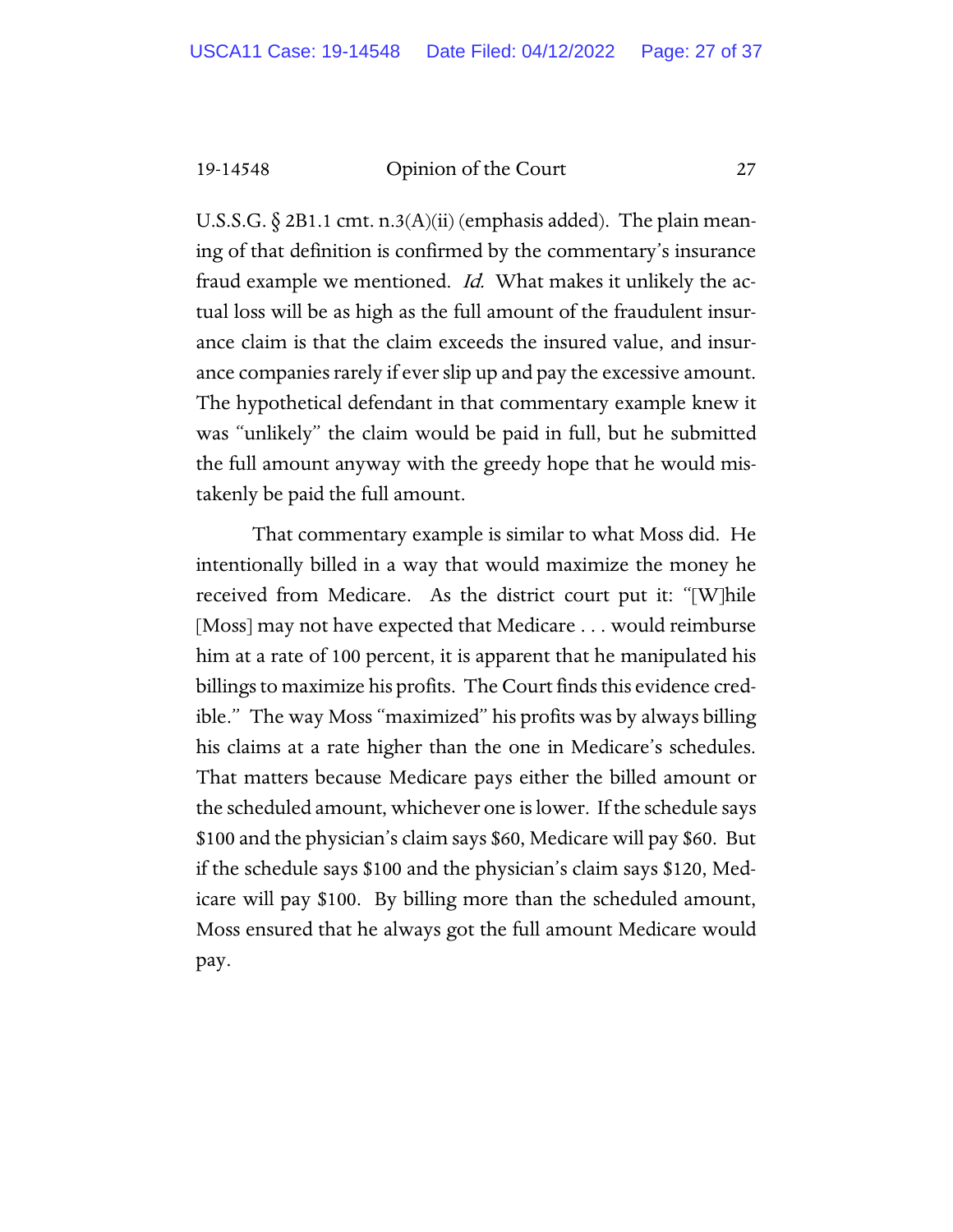That's not the only way that overshooting the payment schedules profited him. Medicare adjusts those schedules at least annually. By billing well over the scheduled amount, Moss may have been able to capture rate increases up to his billed amount. His own argument is that he knew Medicare's reimbursement policies exceptionally well. It follows that he would have known about Medicare periodically adjusting its payment schedules. He would have known how inflating the amount of each bill would get him the maximum possible payments from Medicare and the full benefit from any of its schedule increases.

It was unlikely that Medicare's rates would have increased all the way up to the amount Moss billed, or that Medicare would have mistakenly paid him the full billed amount. But Moss tried. As we've said several times now, intended loss includes even loss and harm that is unlikely to occur. The factfindings made by the district court show that Moss' actions fall within § 2B1.1's commentary and its example. Our review of the intended loss amount is only for clear error, and there is none.

# B. Restitution

Moss contends that the \$2,256,861.32 the district court ordered him to pay in restitution is too much. The court added the amounts that Medicare and Medicaid had paid him for claims billed under CPT codes 99306, 99309, and 99310, which came to a total of \$2,507,623.69. It reduced that amount by \$250,762.37, based on the court's estimate that 10 percent of the services Moss provided had been legitimate.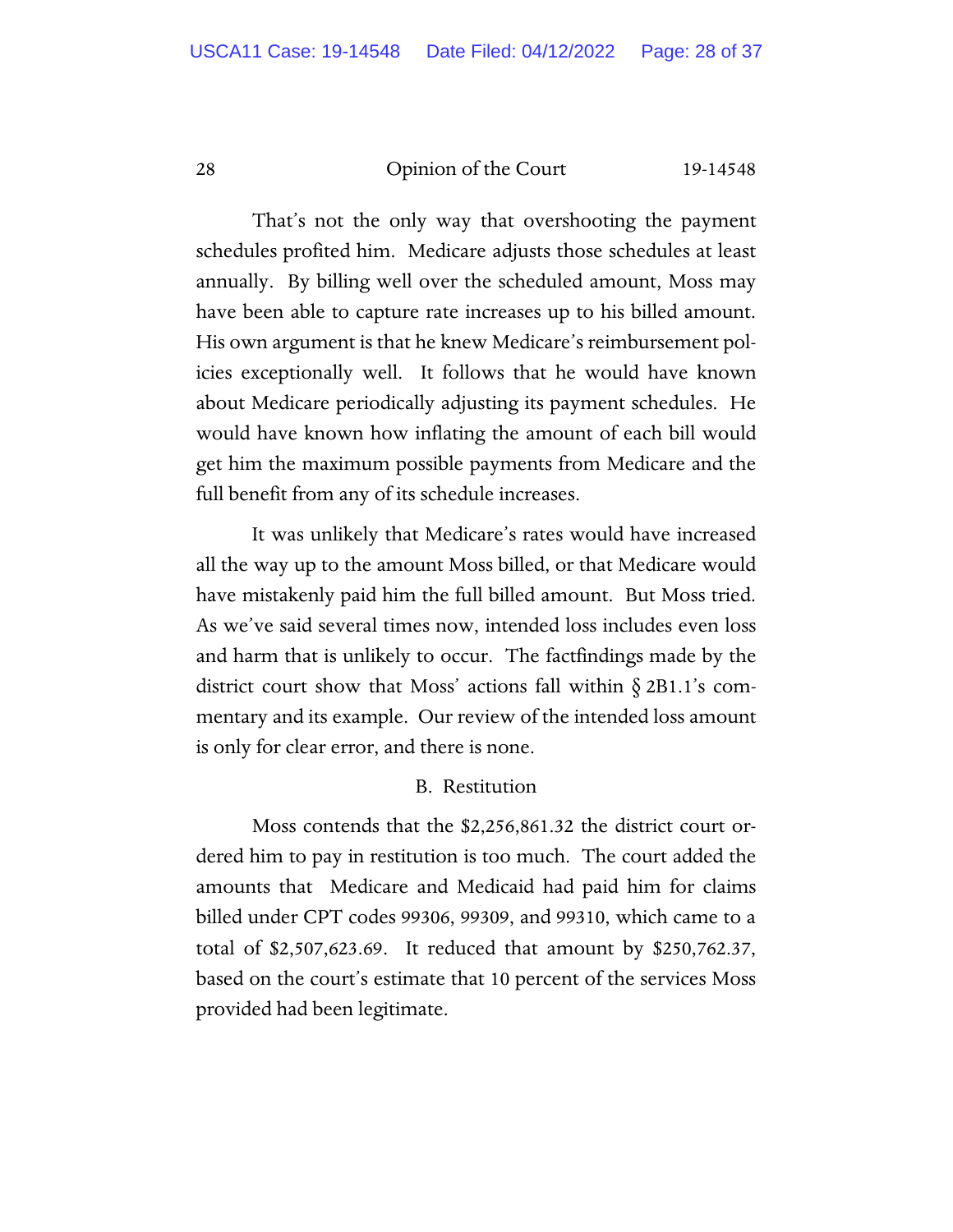Moss claims that he is entitled to more than a 10 percent reduction for legitimate services. He claims that the 10 percent reduction is based on nothing but a single line of testimony from Tywon: his statement that when he visited patients "probably for 95 percent of the time or more, there was nothing to do," meaning that 95 percent of the time the visits were not medically necessary. (The court apparently doubled the percentage of medically necessary visits from Tywon's testimony, which was to Moss' benefit.) Instead of relying on Tywon's testimony, Moss says, the court should have used an estimate he provided in a sentencing memorandum and presented at the sentence hearing. Moss' estimate was that the value of legitimate services was \$1,079,219.39, which would reduce restitution to \$1,428,404.30.<sup>[5](#page-28-0)</sup>

We review *de novo* the legality of a restitution order, but only for clear error the factual findings underpinning the order. United States v. Edwards, 728 F.3d 1286, 1291 (11th Cir. 2013). We will find a clear error if, "after reviewing all the evidence, we are

<span id="page-28-0"></span><sup>&</sup>lt;sup>5</sup> The loss amount that determines Moss' offense level is also reduced for legitimate services rendered. See U.S.S.G.  $\S$  2B1.1 cmt. n.3(E)(i). Moss received an increase of 18 levels because the loss amount was between \$3.5 and \$9.5 million. See U.S.S.G.  $\S 2B1.1(b)(1)$ . We have already held that the proper starting point for calculating Moss' loss amount is an intended loss of roughly \$6.7 million. Supra at 29. Even if we subtract from that figure the total amount of legitimate services Moss argues he provided, it would not take the loss amount below \$3.5 million, so it would not affect his guidelines range. Any error would be harmless. See United States v. Sarras, 575 F.3d 1191, 1220 n.39 (11th Cir. 2009).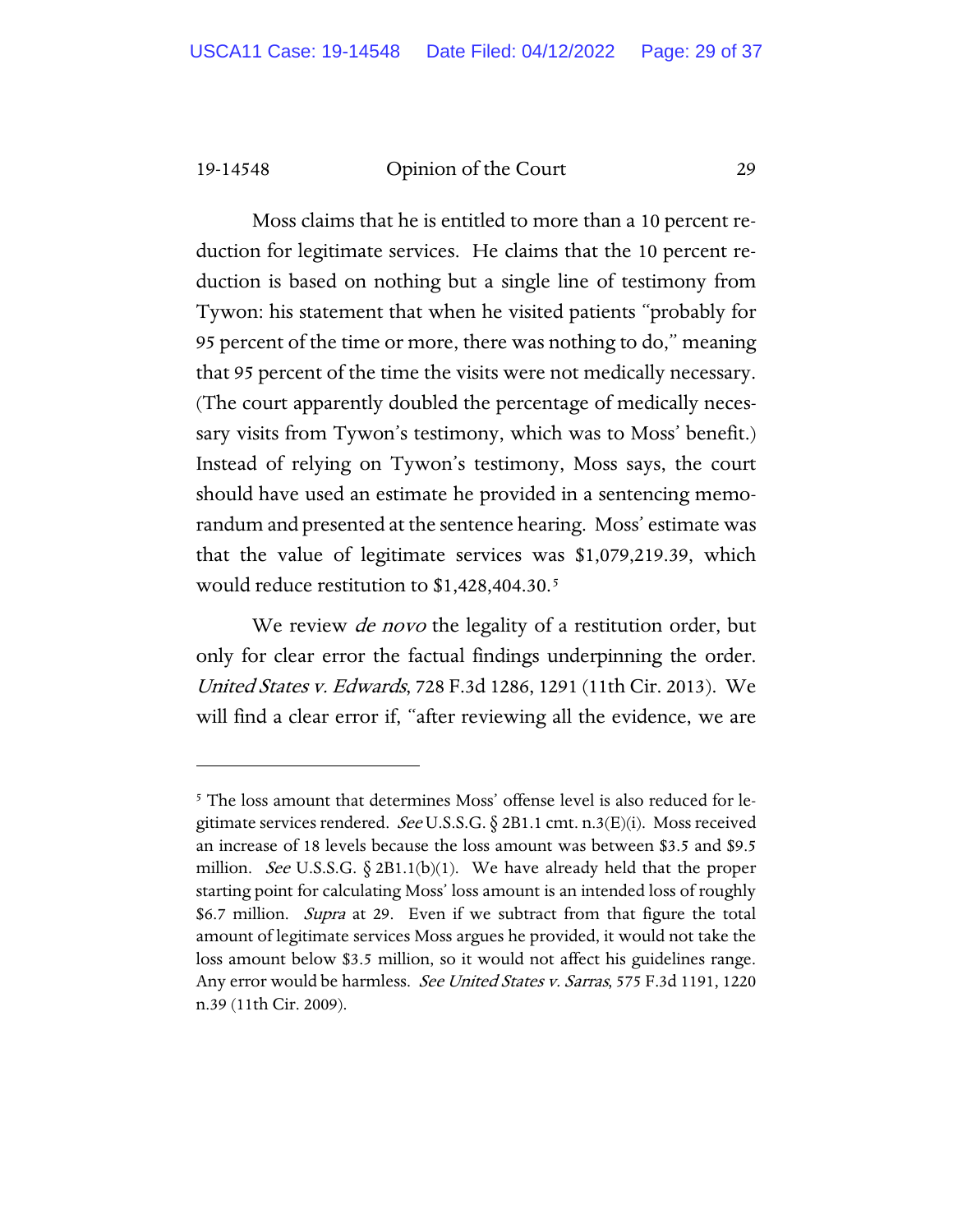left with the definite and firm conviction that a mistake has been committed." United States v. Alicea, 875 F.3d 606, 608 (11th Cir. 2017) (quotation marks omitted).

"Under 18 U.S.C.  $\S 3663A(c)$ , [the Mandatory Victims Restitution Act,] a defendant convicted of fraud must pay restitution to victims of the offense." United States v. Bane, 720 F.3d 818, 827 (11th Cir. 2013). Restitution "must be based on the amount of loss actually caused by the defendant's conduct," *United States v. Bald*win, 774 F.3d 711, 728 (11th Cir. 2014), and reduced by the value of legitimate medical services provided, see Bane, 720 F.3d at 828. Moss "bears the burden to prove the value of any medically necessary goods or services he provided that he claims should not be included in the restitution amount." Id. at 829 n.10.

When calculating the restitution amount, "the determination . . . is by nature an inexact science, [and] where difficulties arise, a district court may accept a 'reasonable estimate' of the loss based on the evidence presented." Baldwin, 774 F.3d at 728 (citation omitted). Difficulties have certainly arisen here. There is no "definite and easy" way to calculate restitution with "a simple mathematical exercise." United States v. Sheffield, 939 F.3d 1274, 1277–78 (11th Cir. 2019). Although there is a record of how much Medicare and Medicaid paid to Moss and that number is exact, the dollar amount of legitimate services is anything but exact. The only thing anyone can do is estimate.

That includes Moss, who, as mentioned, provided the district court with an estimate of legitimate services. He provided the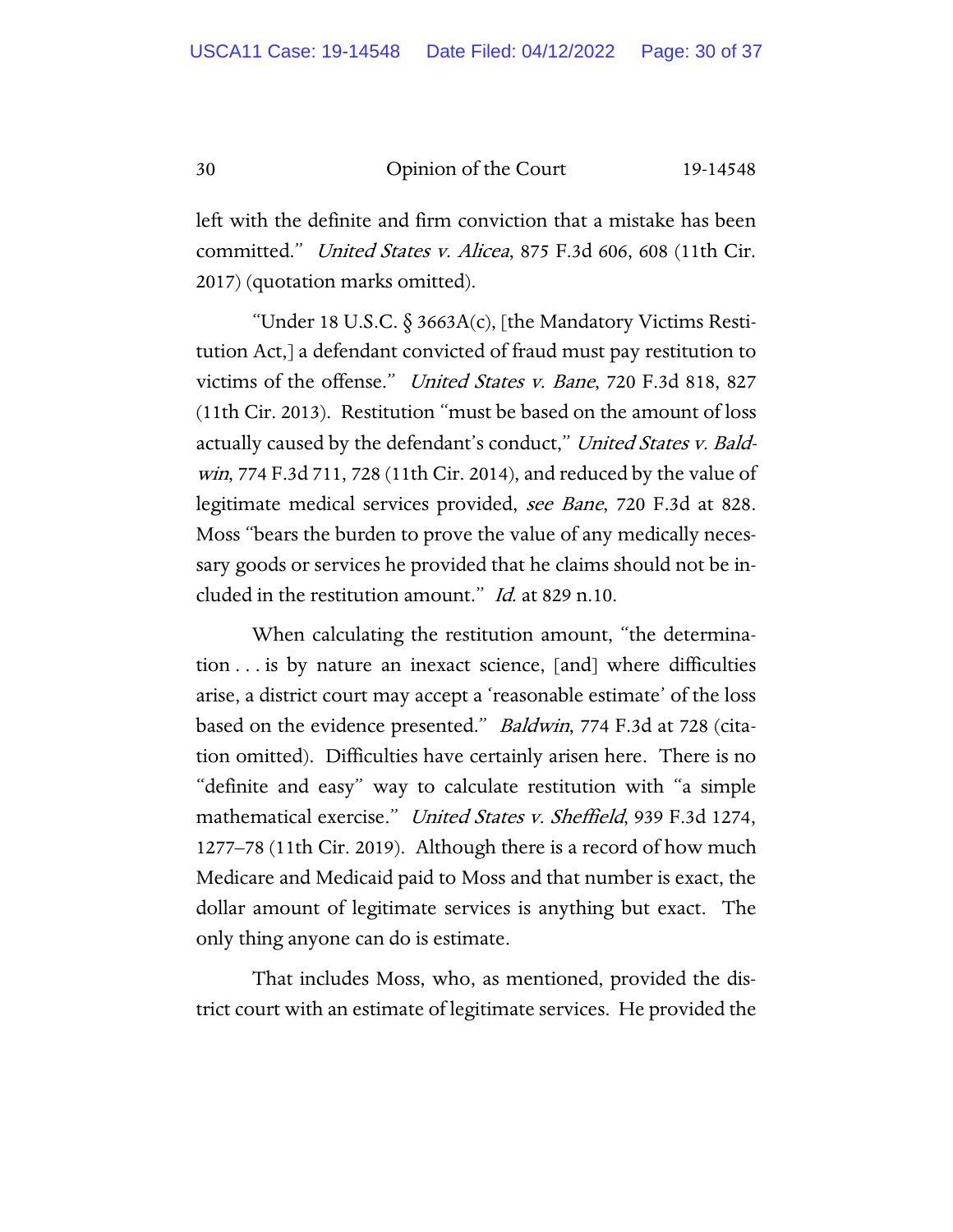estimate in a sentencing memorandum that explained the methodology behind it, and he also called as a witness at the sentence hearing the medical practice consultant who had helped prepare Moss' estimate.

After the court reviewed the sentencing memorandum, listened to extensive direct and cross-examination of Moss' medical practice consultant witness, asked that witness additional questions, and heard argument from and questioned the attorneys, the court rejected Moss' estimate. The court primarily pointed out a problem with Moss' methodology. It noted that he had presented evidence that patients had been visited, but not that the visits were medically necessary in the first place. The court put it like this: "While presenting evidence as to the number of visits performed, [Moss] has failed to present evidence establishing the legitimacy of those visits. It is of no consequence that Mr. Tywon may have seen an average of 4.5 rehab patients a day when Mr. Tywon has testified that 95 percent of those services were fraudulent."

We have carefully reviewed Moss' estimate and conclude that the district court did not clearly err in rejecting it and in identifying the fatal defect in his methodology we just discussed. The burden was on Moss to show that the services he provided were medically necessary. *See Bane*, 720 F.3d at 829 n.10. When services are not medically necessary, Medicare reimburses at a rate of \$0. Because of that, it does not matter how many medically unnecessary visits Moss and his employees may have made to patients, which was the basis of Moss' estimate. Zero times a thousand is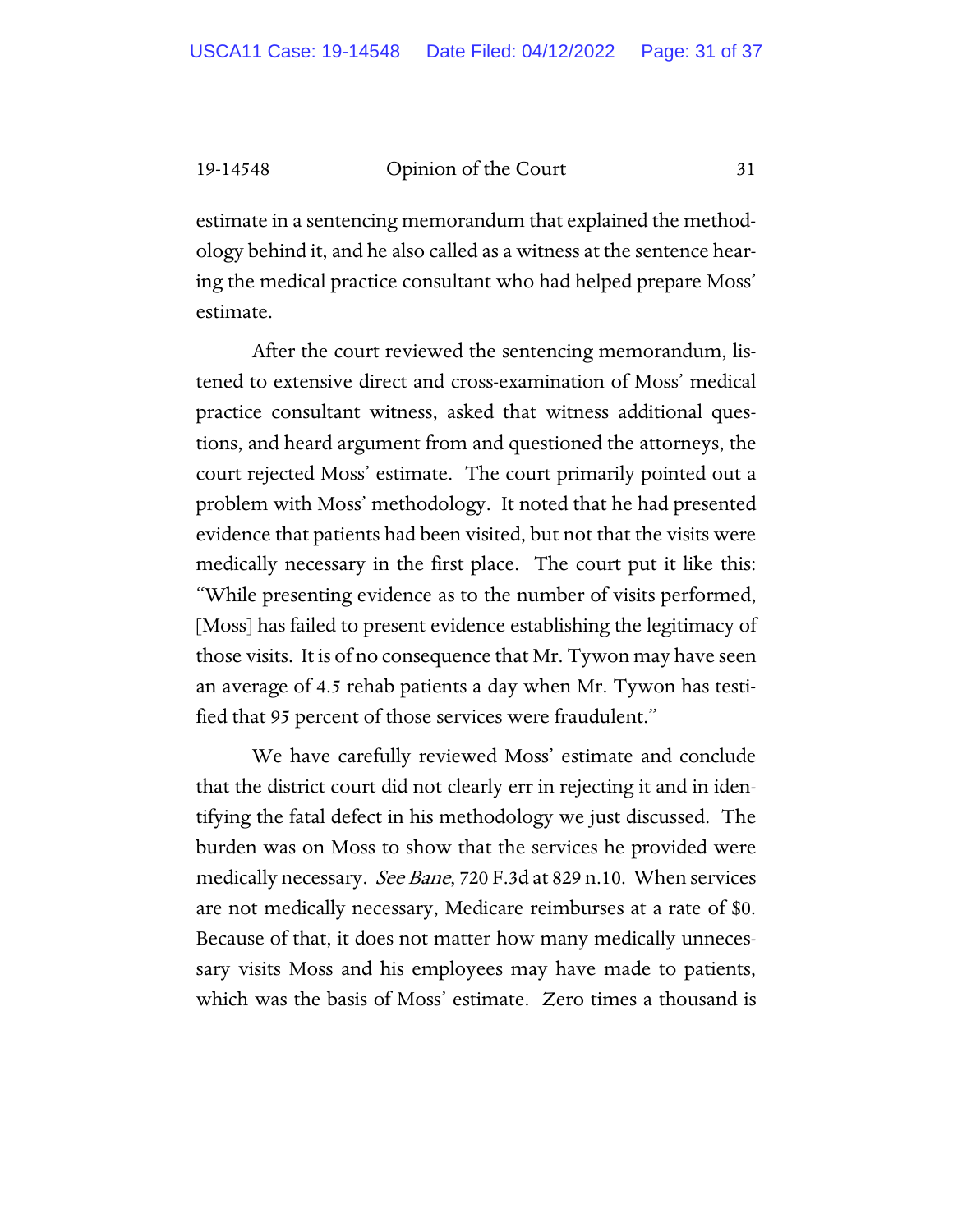still zero. Because Moss' estimate failed to embrace, salute, or even nod at medical necessity, the district court did not clearly err in giving it little or no value.

As for the district court's estimate of 10 percent, it was not clearly erroneous and there was evidence supporting it. One major piece of evidence was Tywon's testimony. He estimated that only five percent of the time when he visited patients was there anything to do. The court's findings about legitimate services expressly relied on Tywon's testimony, indicating that it found him credible. We defer to the court's credibility determinations. See United States v. Ramirez-Chilel, 289 F.3d 744, 749 (11th Cir. 2002). (As we've mentioned, just to be safe the court doubled in Moss' favor Tywon's estimated percentage of legitimacy, which is not something Moss can complain about.) Additionally, Tywon's testimony was supported by the notes that documented his patient visits, which were mostly copy-pasted from one to the next and rarely reflected any changed medical conditions.

Our review of Moss' estimate and the court's reasons for rejecting it does not leave us with a firm and definite conviction that the court made a mistake. The court committed no clear error in rejecting Moss' estimate and in ordering restitution in the amount of \$2,256,861.32.

# C. Forfeiture

The district court ordered Moss to forfeit \$2,507,623.69. That is the total that Medicare and Medicaid paid him for claims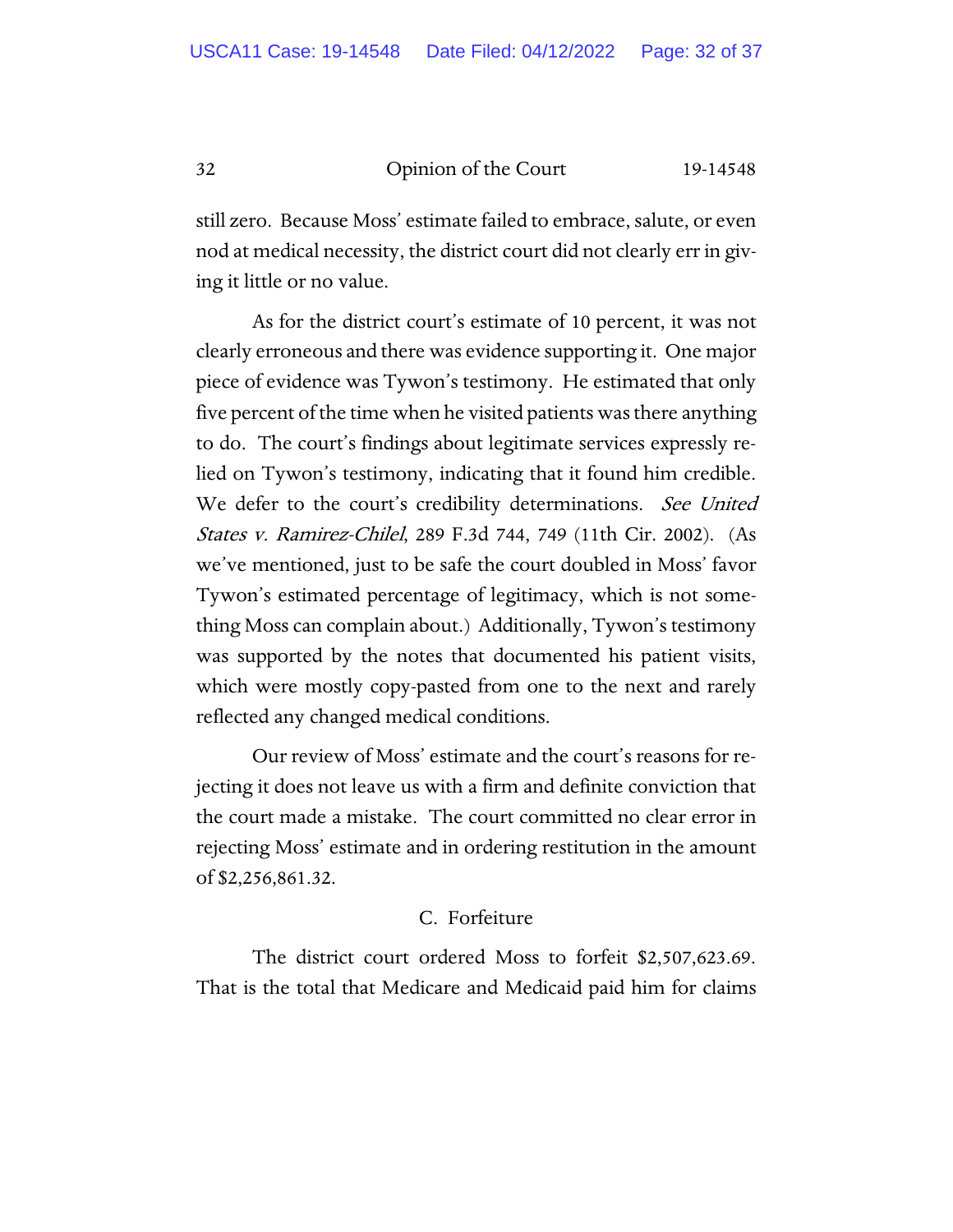billed under CPT codes 99306, 99309, and 99310. Unlike with the restitution amount, the court did not reduce the forfeiture amount by 10 percent for legitimate services. Nor, for that matter, did it reduce the forfeiture amount by any estimate for legitimate services. Moss contends that was error. He argues that the forfeiture amount must be reduced by the amount of legitimate services he provided. The issue turns in part on statutory interpretation and in part on a factual determination.

"In reviewing forfeiture orders, we review findings of fact for clear error and legal conclusions de novo." United States v. Goldstein, 989 F.3d 1178, 1202 (11th Cir. 2021). We review de novo questions of statutory interpretation. United States v. Segarra, 582 F.3d 1269, 1271 (11th Cir. 2009).

 An important preliminary point is that just because the loss and restitution amounts were reduced by 10 percent does not necessarily mean the forfeiture amount must be. "[R]estitution and forfeiture serve different goals. The focus of restitution is on the victim, but forfeiture focuses on the defendant." United States v. Hoffman-Vaile, 568 F.3d 1335, 1344 (11th Cir. 2009) (citation and quotation marks omitted and alterations adopted). Unlike restitution, "forfeiture is also a punitive action against the defendant." Id. at 1344–45 (quotation marks omitted). In addition to those different purposes, the forfeiture order in this case was required by different and broader statutory text than the restitution order. That text is our focus.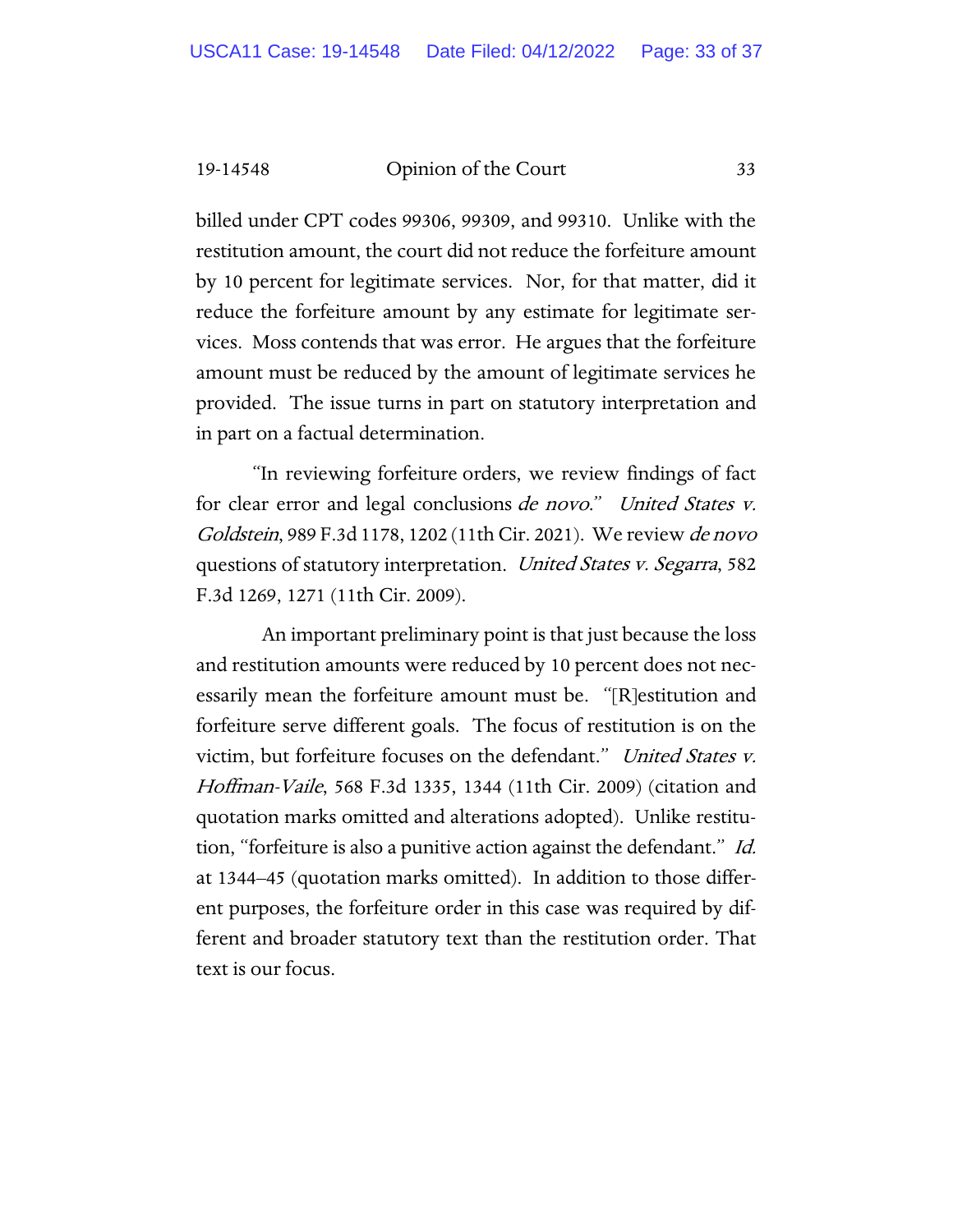Forfeiture was ordered under 18 U.S.C.  $\S 982(a)(7)$ , which provides that, in convictions for federal health care offenses like Moss', the court "shall order the person to forfeit property, real or personal, that constitutes or is derived, directly or indirectly, from gross proceeds traceable to the commission of the offense." The question is whether that text encompasses the proceeds Moss' received for providing legitimate services. The key to answering the question is determining what makes proceeds "gross proceeds traceable to the commission of the offense."

Our precedent tells us how to make that determination. We have effectively defined  $\S 982(a)(7)'$ s use of the words "gross proceeds traceable" to impose a "but for" standard. See Hoffman-Vaile, 568 F.3d at 1344. We did so in holding that a defendant who had been reimbursed by Medicare as well as private parties had to forfeit the amounts received from both Medicare and the private parties. Id. We concluded that the amounts the defendant "received from private insurance companies [were] 'gross proceeds traceable to the commission of her fraud *because*, but for her Medicare fraud, she would not have been entitled to collect these sums." *Id.* (emphasis added).

The D.C. Circuit has used similar "but for" reasoning when deciding whether forfeiture ordered under § 982(a)(7) excludes legitimate services from proceeds. See United States v. Bikundi, 926 F.3d 761 (D.C. Cir. 2019). It held "no" in a case where the money obtained from the fraud had propped up the defendants' legitimate services. See id. at 793. As the district court had found, the fraud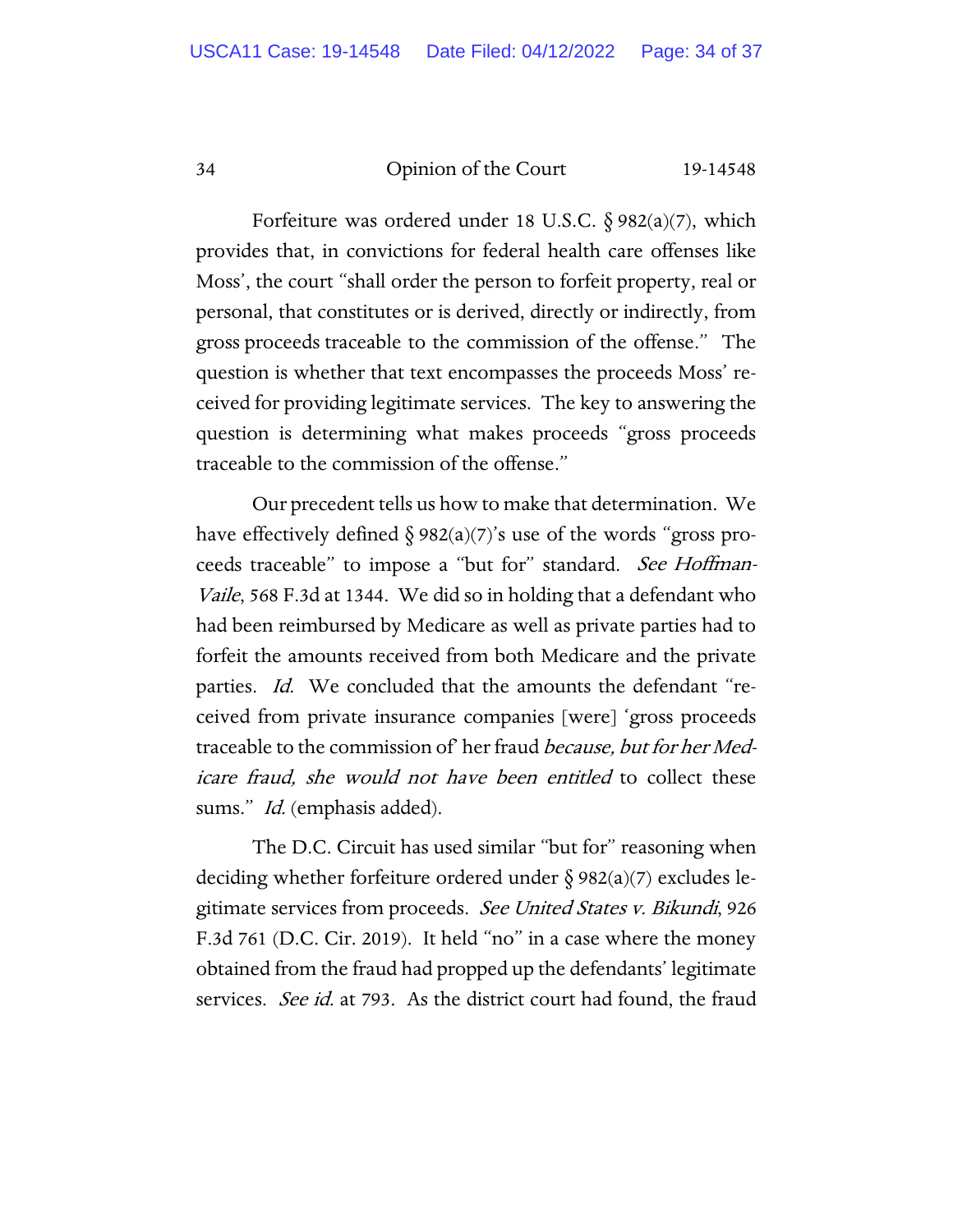was pervasive and the defendant's operations could not have continued at all without it. *Id.* Part of its findings were that the defendants' company "would not have operated *but for* [each] defendant's fraud" and that the total amount of Medicaid proceeds received "was only paid due to the defendants' persistent and rampant fraudulent conduct." Id. (quotation marks omitted; alteration and emphasis in original). "Because the pervasive fraud was integral to each and every Medicaid payment to" the defendants, all of the payments were properly considered as being "constituted" or "'derived, directly or indirectly' from 'gross proceeds traceable'" to the fraud. *Id.* (quoting 18 U.S.C.  $\S$  982(a)(7)) (alteration accepted).

That statutory interpretation points us toward using a but for test, which leaves this factual determination: but for his Medicare fraud, would Moss have been entitled to collect proceeds for his legitimate services? See Hoffman-Vaile, 568 F.3d at 1344; Bikundi, 926 F.3d at 793. "But for" means that if one thing hadn't happened another thing would not have happened. "In other words, a but-for test directs us to change one thing at a time and see if the outcome changes. If it does, we have found a but-for cause." *Bostock v. Clayton Cnty., Ga.*, 140 S. Ct. 1731, 1739 (2020). So we ask if Moss had not committed fraud, would he have been entitled to any proceeds for his legitimate services?

As an illustration, consider a hypothetical where a doctor submits three claims. Claims one and two involve some legitimate services but are fraudulent because they are improperly billed while claim three is legitimate and properly billed, not fraudulent.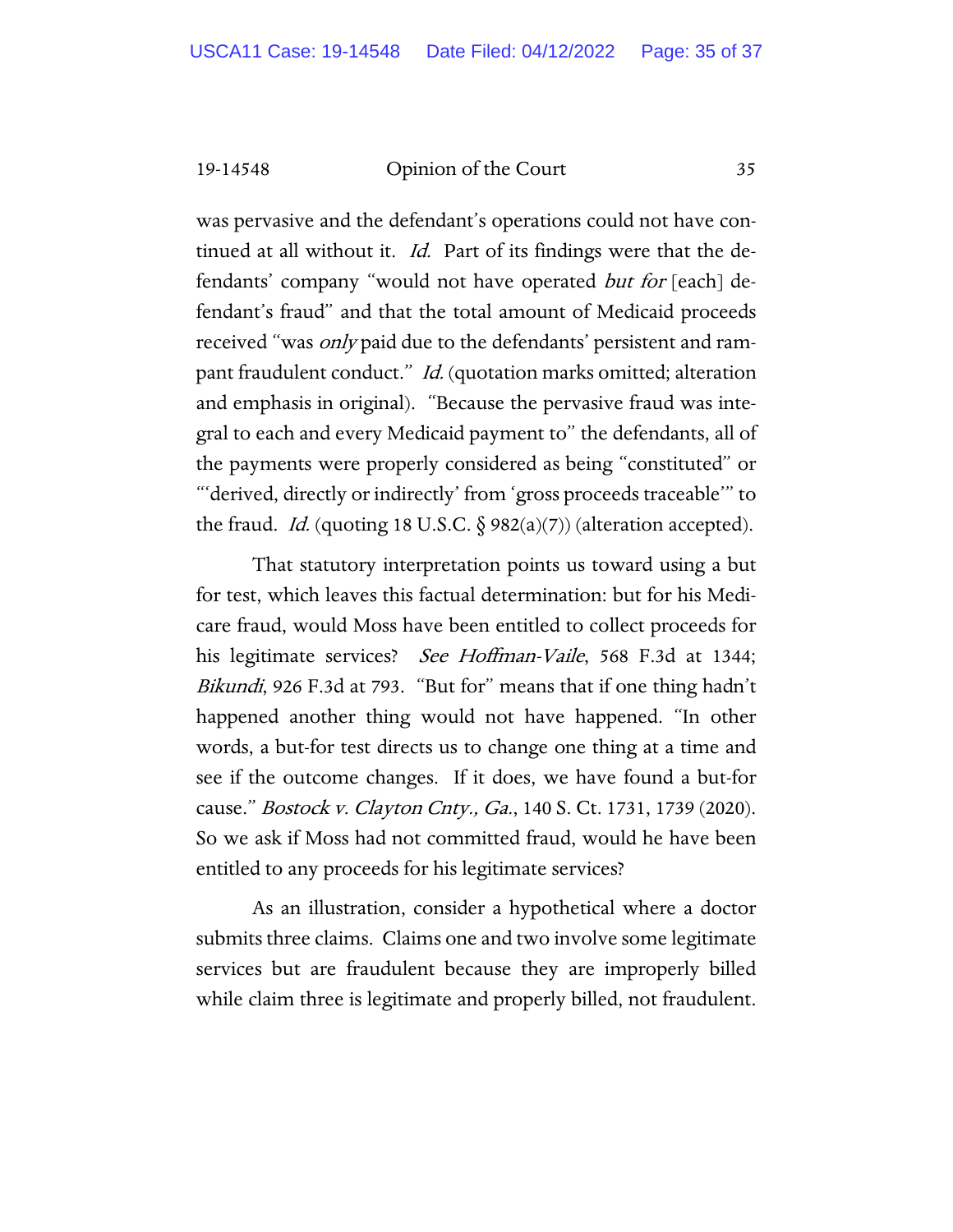Take away the fraud — which is claims one and two — and claim three would still be for legitimate proceeds that the doctor would be entitled to be paid for even without the fraudulent claims.<sup>[6](#page-35-0)</sup>

Compare and contrast that with Moss. As in the hypothetical, Moss' fraud was his improper billing of claims. But take away the fraudulent billing and what's left? The record does not reveal any of Moss' claims that were both for legitimate services and properly billed — no "claim three" category claims were shown. Not a single one. As far as the record shows, it's all fraudulent billing. During both the sentence proceedings and this appeal Moss has not identified one specific claim in the record that was properly billed.

Here's the thing. It is not enough that Moss and his employees may have provided *some* underlying legitimate services but overbilled for them. That's not enough because Medicare values an improperly billed claim at \$0, regardless of what amount of underlying legitimate services might have been provided and could have been reimbursed if there hadn't been any improper billing.

<span id="page-35-0"></span><sup>6</sup> There may still be reasons that claim three in that hypothetical would fail the but-for test. One reason would be a *Bikundi* scenario, where the legitimate services were being so heavily propped up by money from the fraud that they could not exist without it. See Bikundi, 926 F.3d at 793 (holding there should be no reduction in the forfeiture amount based on legitimate services where the district court had found that the defendant's "continuing operations were maintained based on fraudulent records in employee and patient files and fraudulent timesheets submitted for reimbursement").